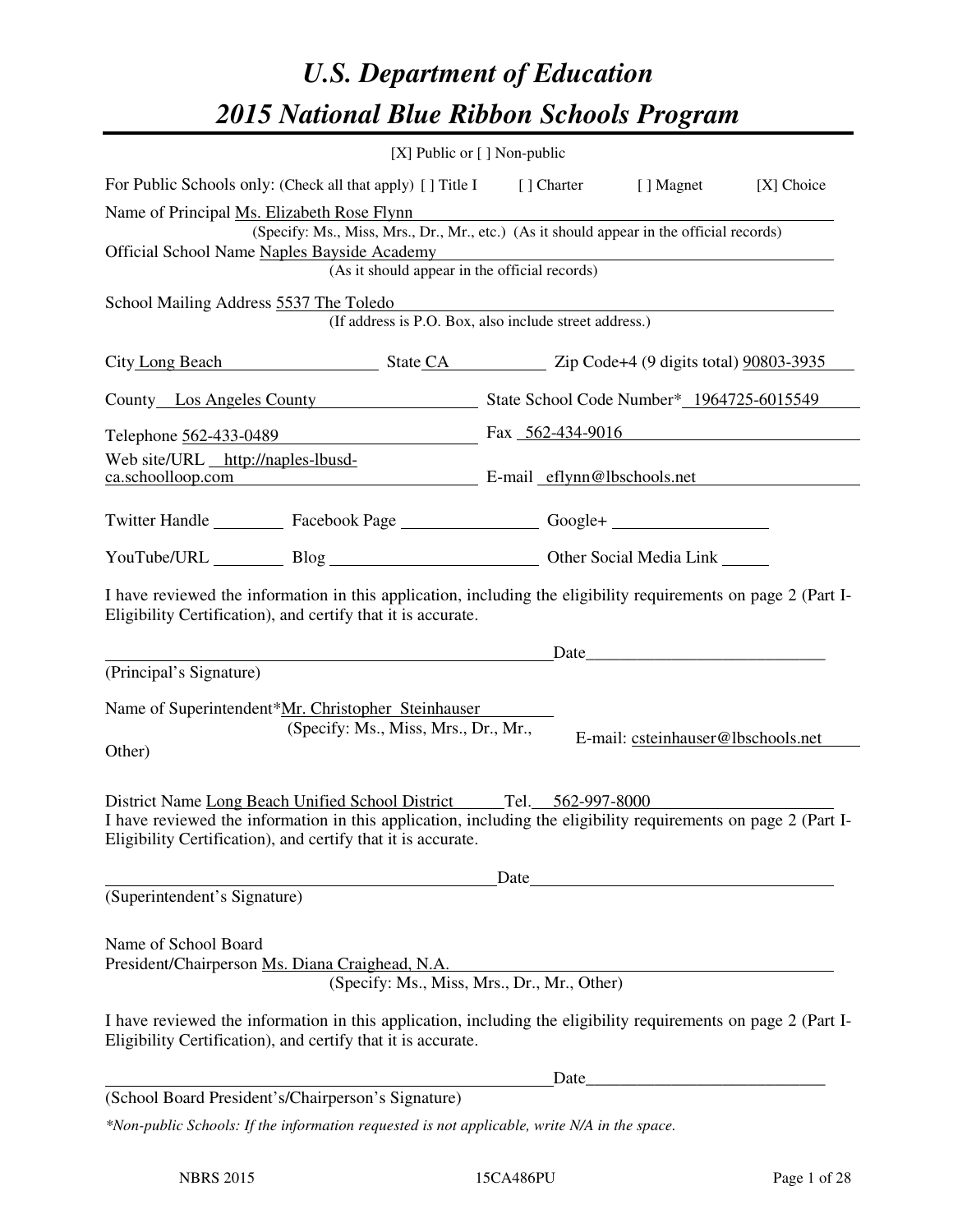#### **Include this page in the school's application as page 2.**

The signatures on the first page of this application (cover page) certify that each of the statements below, concerning the school's eligibility and compliance with U.S. Department of Education and National Blue Ribbon Schools requirements, are true and correct.

- 1. The school configuration includes one or more of grades K-12. (Schools on the same campus with one principal, even a K-12 school, must apply as an entire school.)
- 2. The school has made its Annual Measurable Objectives (AMOs) or Adequate Yearly Progress (AYP) each year for the past two years and has not been identified by the state as "persistently dangerous" within the last two years.
- 3. To meet final eligibility, a public school must meet the state's AMOs or AYP requirements in the 2014-2015 school year and be certified by the state representative. Any status appeals must be resolved at least two weeks before the awards ceremony for the school to receive the award.
- 4. If the school includes grades 7 or higher, the school must have foreign language as a part of its curriculum.
- 5. The school has been in existence for five full years, that is, from at least September 2009 and each tested grade must have been part of the school for the past three years.
- 6. The nominated school has not received the National Blue Ribbon Schools award in the past five years: 2010, 2011, 2012, 2013, or 2014.
- 7. The nominated school has no history of testing irregularities, nor have charges of irregularities been brought against the school at the time of nomination. The U.S. Department of Education reserves the right to disqualify a school's application and/or rescind a school's award if irregularities are later discovered and proven by the state.
- 8. The nominated school or district is not refusing Office of Civil Rights (OCR) access to information necessary to investigate a civil rights complaint or to conduct a district-wide compliance review.
- 9. The OCR has not issued a violation letter of findings to the school district concluding that the nominated school or the district as a whole has violated one or more of the civil rights statutes. A violation letter of findings will not be considered outstanding if OCR has accepted a corrective action plan from the district to remedy the violation.
- 10. The U.S. Department of Justice does not have a pending suit alleging that the nominated school or the school district as a whole has violated one or more of the civil rights statutes or the Constitution's equal protection clause.
- 11. There are no findings of violations of the Individuals with Disabilities Education Act in a U.S. Department of Education monitoring report that apply to the school or school district in question; or if there are such findings, the state or district has corrected, or agreed to correct, the findings.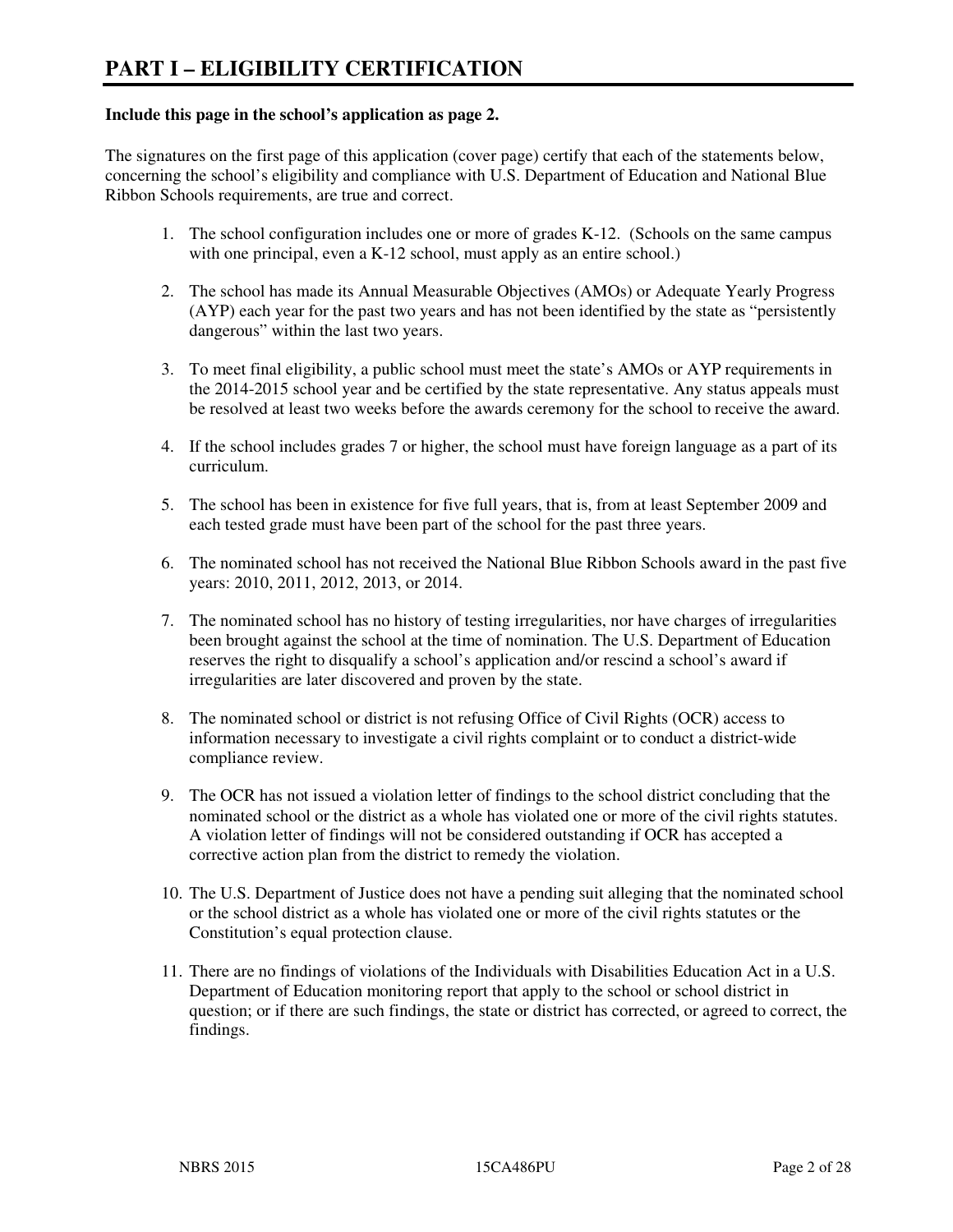# **PART II - DEMOGRAPHIC DATA**

#### **All data are the most recent year available.**

**DISTRICT** (Question 1 is not applicable to non-public schools)

| Number of schools in the district<br>(per district designation): | 53 Elementary schools (includes K-8)<br>15 Middle/Junior high schools |
|------------------------------------------------------------------|-----------------------------------------------------------------------|
|                                                                  | 12 High schools                                                       |
|                                                                  | 1 K-12 schools                                                        |

81 TOTAL

**SCHOOL** (To be completed by all schools)

- 2. Category that best describes the area where the school is located:
	- [ ] Urban or large central city
	- [X] Suburban with characteristics typical of an urban area
	- [ ] Suburban
	- [ ] Small city or town in a rural area
	- [ ] Rural
- 3. 4 Number of years the principal has been in her/his position at this school.
- 4. Number of students as of October 1 enrolled at each grade level or its equivalent in applying school:

| Grade                           | # of         | # of Females     | <b>Grade Total</b> |
|---------------------------------|--------------|------------------|--------------------|
|                                 | <b>Males</b> |                  |                    |
| <b>PreK</b>                     | 0            | $\boldsymbol{0}$ | $\theta$           |
| K                               | 41           | 39               | 80                 |
| 1                               | 34           | 27               | 61                 |
| $\boldsymbol{2}$                | 25           | 26               | 51                 |
| 3                               | 23           | 33               | 56                 |
| 4                               | 32           | 30               | 62                 |
| 5                               | 32           | 22               | 54                 |
| 6                               | 0            | $\theta$         | 0                  |
| 7                               | 0            | 0                | 0                  |
| 8                               | 0            | 0                | 0                  |
| 9                               | 0            | 0                | 0                  |
| 10                              | 0            | 0                | 0                  |
| 11                              | 0            | 0                | 0                  |
| 12                              | 0            | 0                | 0                  |
| <b>Total</b><br><b>Students</b> | 187          | 177              | 364                |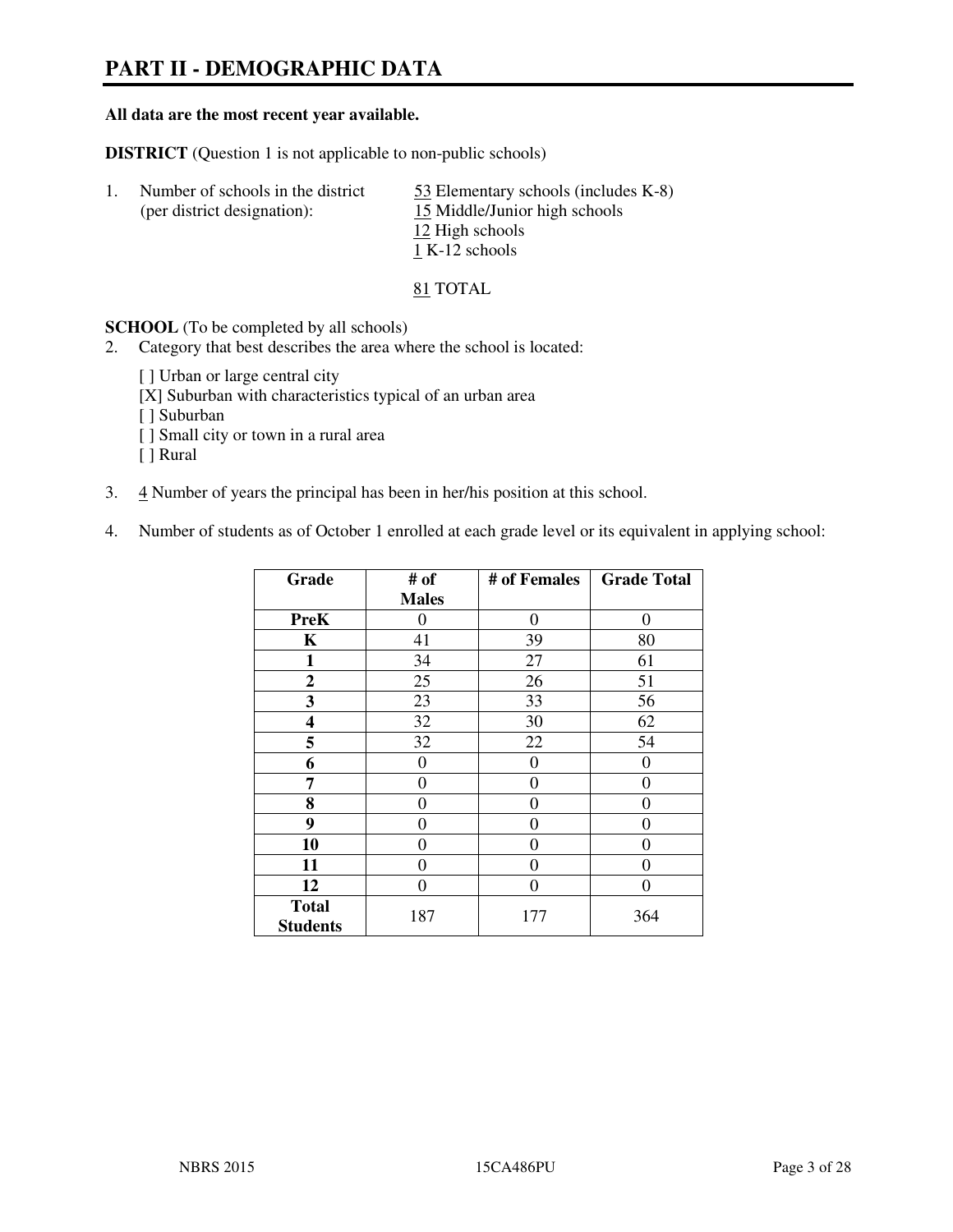the school: 6 % Asian

5. Racial/ethnic composition of 1 % American Indian or Alaska Native 2 % Black or African American 11 % Hispanic or Latino 1 % Native Hawaiian or Other Pacific Islander 63 % White 10 % Two or more races **100 % Total** 

(Only these seven standard categories should be used to report the racial/ethnic composition of your school. The Final Guidance on Maintaining, Collecting, and Reporting Racial and Ethnic Data to the U.S. Department of Education published in the October 19, 2007 *Federal Register* provides definitions for each of the seven categories.)

6. Student turnover, or mobility rate, during the 2013 - 2014 year: 11%

This rate should be calculated using the grid below. The answer to (6) is the mobility rate.

| <b>Steps For Determining Mobility Rate</b>         | Answer |
|----------------------------------------------------|--------|
| $(1)$ Number of students who transferred to        |        |
| the school after October 1, 2013 until the         | 22     |
| end of the school year                             |        |
| (2) Number of students who transferred             |        |
| <i>from</i> the school after October 1, 2013 until | 17     |
| the end of the school year                         |        |
| (3) Total of all transferred students [sum of      | 39     |
| rows $(1)$ and $(2)$ ]                             |        |
| (4) Total number of students in the school as      | 364    |
| of October 1                                       |        |
| $(5)$ Total transferred students in row $(3)$      | 0.107  |
| divided by total students in row (4)               |        |
| $(6)$ Amount in row $(5)$ multiplied by 100        |        |

7. English Language Learners (ELL) in the school: 3 %

11 Total number ELL

Number of non-English languages represented: 9 Specify non-English languages: Arabic, Farsi, (Persian), Japanese, Korean, Mandarin, Rumanian, Russian, Spanish

- 8. Students eligible for free/reduced-priced meals:  $8\%$ 
	- Total number students who qualify: 29

## **Information for Public Schools Only - Data Provided by the State**

The state has reported that  $20\%$  of the students enrolled in this school are from low income or disadvantaged families based on the following subgroup(s): Students eligible for free/reduced-priced meals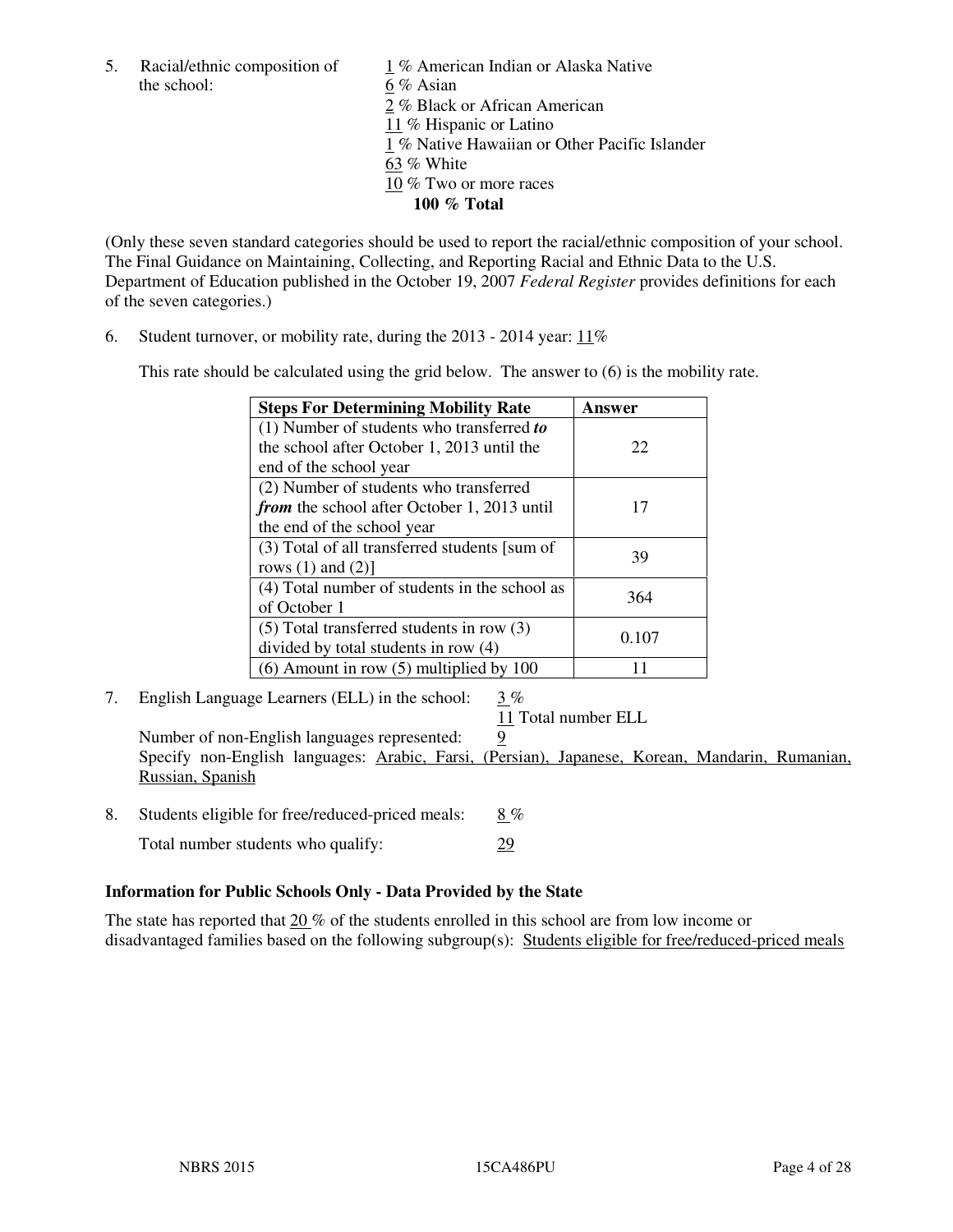29 Total number of students served

Indicate below the number of students with disabilities according to conditions designated in the Individuals with Disabilities Education Act. Do not add additional categories.

| 3 Autism                | $Q$ Orthopedic Impairment               |
|-------------------------|-----------------------------------------|
| 1 Deafness              | 3 Other Health Impaired                 |
| 0 Deaf-Blindness        | 7 Specific Learning Disability          |
| 0 Emotional Disturbance | 15 Speech or Language Impairment        |
| 0 Hearing Impairment    | 0 Traumatic Brain Injury                |
| 0 Mental Retardation    | 0 Visual Impairment Including Blindness |
| 0 Multiple Disabilities | 0 Developmentally Delayed               |
|                         |                                         |

10. Use Full-Time Equivalents (FTEs), rounded to nearest whole numeral, to indicate the number of personnel in each of the categories below:

|                                       | <b>Number of Staff</b> |
|---------------------------------------|------------------------|
| Administrators                        |                        |
| Classroom teachers                    | 13                     |
| Resource teachers/specialists         |                        |
| e.g., reading, math, science, special | 3                      |
| education, enrichment, technology,    |                        |
| art, music, physical education, etc.  |                        |
| Paraprofessionals                     |                        |
| Student support personnel             |                        |
| e.g., guidance counselors, behavior   |                        |
| interventionists, mental/physical     |                        |
| health service providers,             |                        |
| psychologists, family engagement      |                        |
| liaisons, career/college attainment   |                        |
| coaches, etc.                         |                        |
|                                       |                        |

11. Average student-classroom teacher ratio, that is, the number of students in the school divided by the FTE of classroom teachers, e.g.,  $22:1$   $29:1$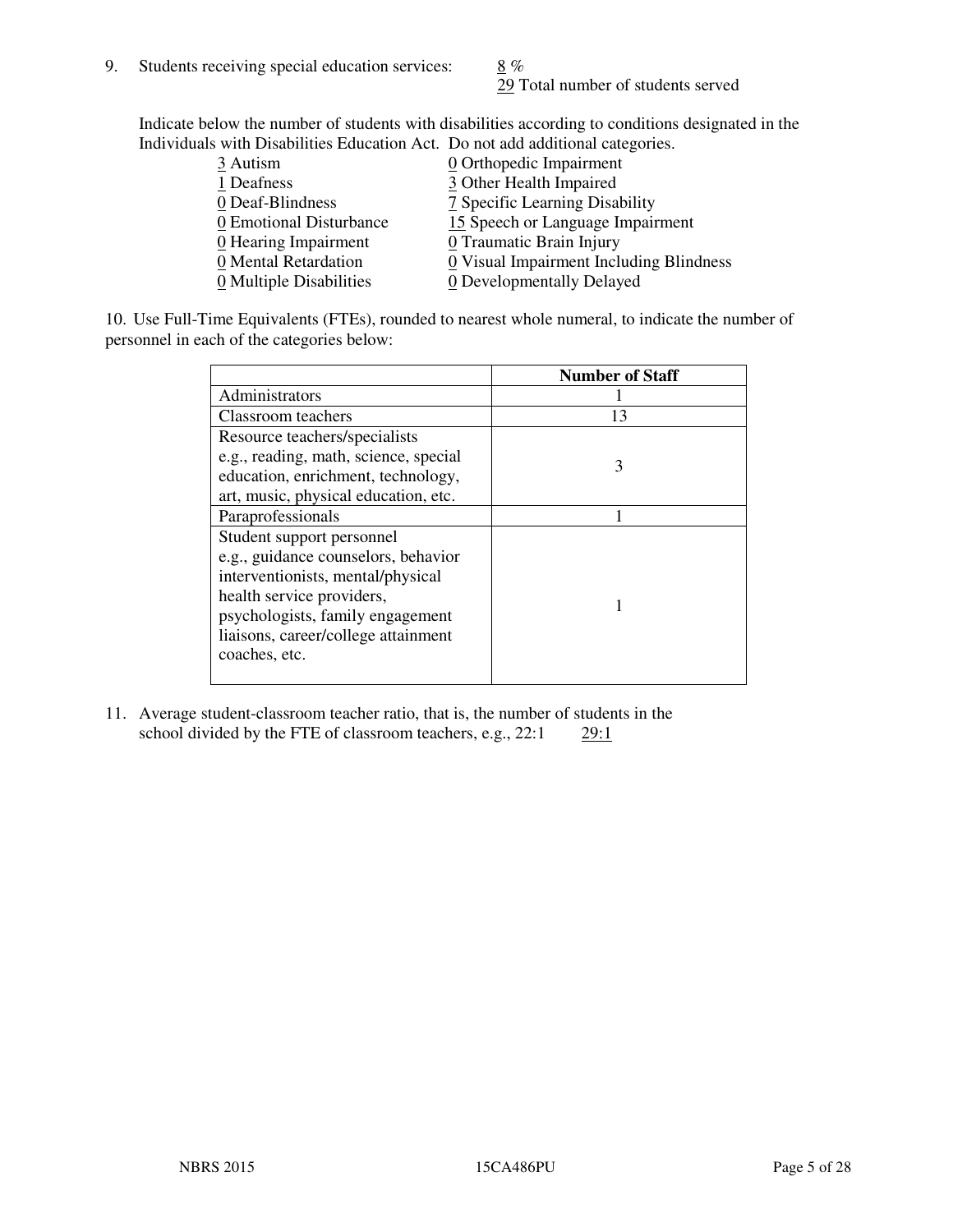12. Show daily student attendance rates. Only high schools need to supply yearly graduation rates.

| <b>Required Information</b> | 2013-2014     | 2012-2013       | 2011-2012 | 2010-2011 | 2009-2010 |
|-----------------------------|---------------|-----------------|-----------|-----------|-----------|
| Daily student attendance    | 96%           | $96\%$          | 96%       | 96%       | 96%       |
| High school graduation rate | $\gamma_{\%}$ | $\mathcal{V}_o$ | $0\%$     | 0%        | 0%        |

#### 13. **For schools ending in grade 12 (high schools)**

Show percentages to indicate the post-secondary status of students who graduated in Spring 2014

| <b>Post-Secondary Status</b>                  |       |
|-----------------------------------------------|-------|
| Graduating class size                         |       |
| Enrolled in a 4-year college or university    | በ‰    |
| Enrolled in a community college               | $0\%$ |
| Enrolled in career/technical training program | $0\%$ |
| Found employment                              | $0\%$ |
| Joined the military or other public service   | $0\%$ |
| Other                                         | ገር/   |

14. Indicate whether your school has previously received a National Blue Ribbon Schools award. Yes No X

If yes, select the year in which your school received the award.

15. Please summarize your school mission in 25 words or less: Naples Academy provides quality educational programs for students of all backgrounds and abilities. Children develop critical thinking skills as they apply their knowledge within a positive learning environment. Parents and staff share a common goal - working together to provide the best education possible for our students.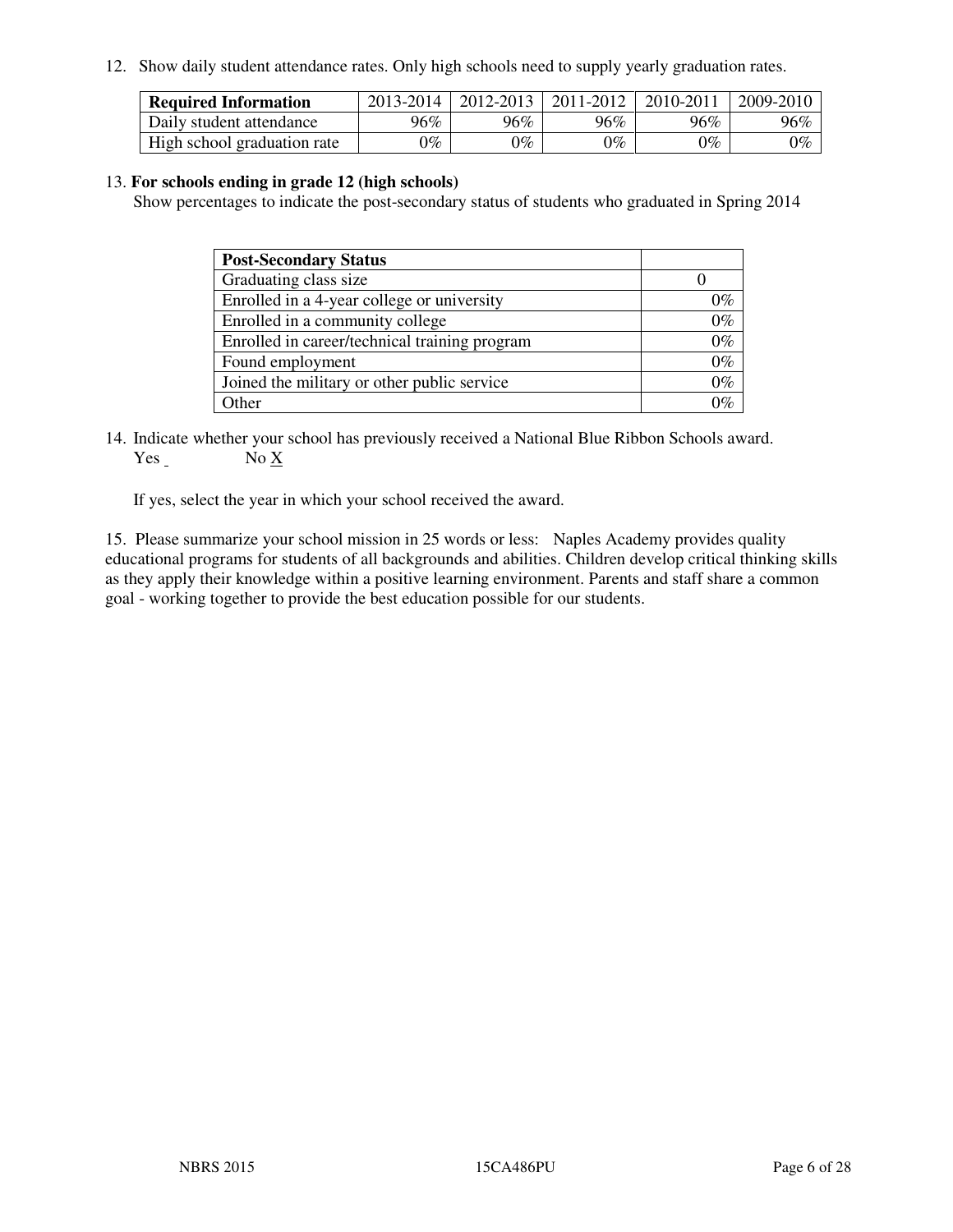# **PART III – SUMMARY**

Naples Bayside Academy is tucked away on the very small Naples Island in the City of Long Beach California. The school is fondly known as the "jewel" of the island having served over three generations of Long Beach children. Once visitors have crossed the bridge and arrived at Naples, they quickly realize they have entered a unique school setting. Built in 1925, the quaint school welcomes visitors as they gaze out at the bay, on a clear day you can see over the peninsula to Catalina and smell the ocean breeze. Naples is the center of the island community. The local Garden Club landscapes each year to keep the school like it was when it opened. Naples has continued throughout it 90 year history to be one of the highest performing elementary schools in the district and the state.

The Naples staff is a highly qualified team of dedicated professional educators and support staff that are collaboratively working and delivering a standards-based, rich curriculum that meets the needs of all our learners. School goals are aligned with the new Common Core Standards and teachers set high expectations for achievement by all students. Staff work collaboratively in grade level teams, using data and are continuously seeking ways to improve the quality of instruction and utilize research driven staff development. These educators work together to create a positive student centered learning environment of the highest caliber.

Naples is proud to be part of the LBUSD, a Broad Prize award winner, named one of "America's Best Urban Schools" for being a national model of excellence in education.

Our Academic Performance Index since 2007 has grown 18 points to 950 and Naples continues to be a 10- 10 school. We have met our Adequate Yearly Progress Goals every year.

Key strategies have helped us increase student achievement, improved our school climate-culture and assisted us with closing the achievement gap. Naples professional learning community believes that we will do whatever it takes to increase student learning and close the a gaps. Our key strategies have helped increase student achievement as well as the culture and climate at Naples. This year we are continuing our emphasis in the area of improving writing achievement. We have been working diligently in the area, developing school wide standards, common language, administering school- wide writing prompts, analyzing student writing and continuing our professional staff development in Thinking Maps and Write from the Beginning. Our milestones in writing have been numerous- receiving Reflections Awards, Distinguished school Awards, Community Open Mic Night Awards at the local Book Store. Naples journey to develop a stronger sense of community with high expectations for student behavior and learning continues, with the Peace Builders Program as an example of our Positive Behavior System for students.

Naples staff, parents and community members take extreme "dolphin" pride in our outstanding commitment to "ALL" of our students being successful. This interwoven dependency of students, parents, community and staff sustains our school much like a well-balanced healthy eco-system keeps life thriving; one could not flourish without the other. Our students have a clear understanding that when they arrive at school they are part of a very special community with clearly defined expectations for excellence.

Naples students come from Naples Island and surrounding beach areas. In January parents throughout the district come to an education fair where Naples Academy along with all elementary schools decorate a booth and invite parents to learn about their schools. This year's theme College and Career – Ready Set Go was depicted in the student work and displays. Naples students, parents, teachers and principal met the community and strongly communicated the school's culture, focus and uniqueness. Students dressed up as our Dolphin mascot and passed out small toy dolphins to children and brochures to parents. Parents signed up for school tours. Through March Naples accepts school of choice applications from prospective students. In April there is a random drawing to select students for vacancies.

Naples offers a school- wide GATE Program. Depth and Complexity Icons and Content Imperatives are used to increase rigor. Deep meaningful common core collaborative discussions are carefully constructed to ensure an acceleration of learning for all students. Formative assessments occur throughout the day so that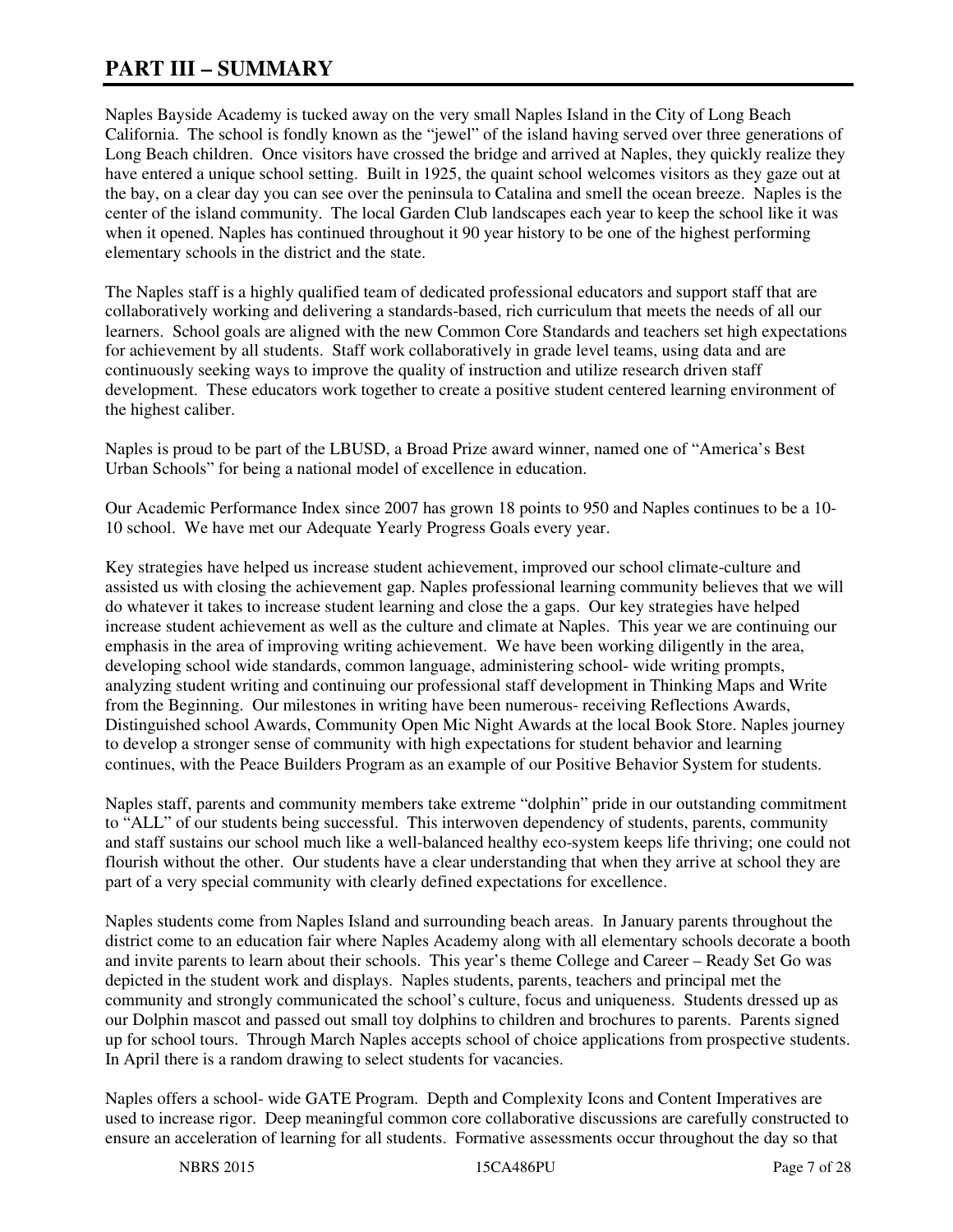teachers can make immediate changes in their teaching to meet student learning needs. Teachers give support and scaffolding to students that need additional differentiation. Students use technology as a research and creation tool to enhance learning. Our technology plan prepares students for the digital world.

Tradition is important at Naples. For 90 years the school community has started each week with a Monday morning assembly. Lead by Student Council, they celebrate student success, set school-wide expectations and communicate coming events. The Talent Show is another cherished tradition where we watch childrens' talents grow and develop.

What makes Naples great? It's the community spirit, embedded deep into our culture, that working together provides the best possible educational experience for children.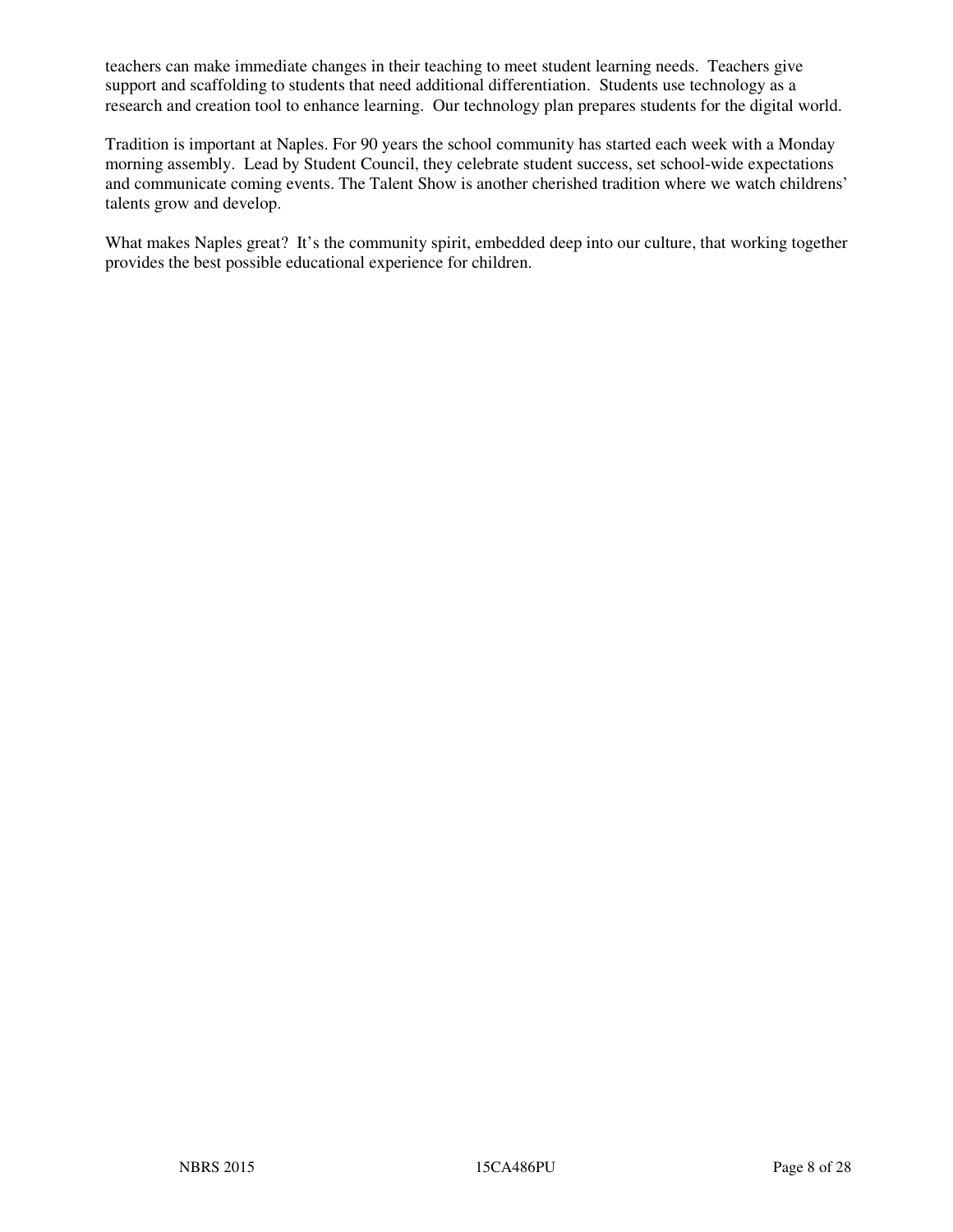## **1. Core Curriculum:**

Naples Bayside Academy uses Open Court for the K-5 literacy program. Teachers use district created Common Core units of instruction that redesigns Open Court content to be aligned with the Common Core standards. Naples teachers unpack language arts Common Core state standards. They focus on specific standards in each unit throughout the year so that students receive a balanced Common Core standard based curriculum. The units are developed by district curriculum leaders with teachers and submitted to a multistate consortium for feedback. Each unit contains multiple reads of the text supplemented with non-fiction text. Thinking Maps are used to map learning. Small group collaborative conversations occur around deep meaningful open ended questions. Students learn from each other, add to their thinking maps, clarifying and extending their learning into writing. Kindergarten through second grade foundational skills are assessed with FRSA. Fifty percent of their instruction is centered about acquiring the foundational skills. Small groups work with a Literacy Specialist several times a week for students that are performing below grade level. Reading instruction is supplemented with Junior Great Books to challenge students that are above grade level. Students take standards based assessments for each unit scored with a rubric.

Students use Harcourt Brace HSP Math series supplemented with HSP Common Core Bridge Materials. The district created a grade level scope and sequence based on state Common Core standards. Teachers attend a full day of training each trimester to learn how to implement the program. They unpack standards, look at pacing, learn how to teach Number Talks and facilitate collaborative discussion groups to solve math problems with multiple solutions. There are fewer standards with greater depth. Students also attend 2 sessions of "ST" Math each week to develop special/temporal problem solving skills.

Naples uses Harcourt California Reflections Program to teach state social studies standards. The Common Core language arts approach is used to read social studies text. Student record what they are reading on Thinking Maps and discuss content in collaborative groups. The teacher's focus is on social studies standards while language arts standards become a vehicle for comprehension. Highly motivational activities and projects make social studies come alive. Students dress up as historical figures and "Walk through the Revolution". In "Coming to Ellis Island" students reenact immigrating to American in the 1800's. Extension activities are given to challenge above grade level students. The curriculum is taught through highly motivation activities and power point projects.

Naples uses the McGraw – Hill California Science Program to teach state science standards. Teachers focus on the application of the state standards with an emphasis on the scientific method and using investigation skills as if students were real scientists. They predict, collect data, hypothesize, summarize, infer, draw conclusions, record data in Thinking Maps and write. They work in collaborative groups to discuss solving scientific problems. They record their evidence, opinions, analysis and evaluations in Thinking Maps. It is a hands-on program driven by state standards. Math standards are used to solve many of the science hypotheses, however the focus is on science standards.

The school chose these four similar approaches to take when teaching the four curricular areas because they contain the best approach to use with the new Common Core standards and pedagogy.

Teachers unpack standards to determine the foundational skills in each curriculum area. The foundational skills are placed into the units of instruction by district teacher study groups led by district curriculum leaders. Teachers focus on these skills and use formative assessments to monitor how students are acquiring these critical skills. Teachers change how they are teaching to ensure that all students acquire the basic foundational skills.

In all four curriculum areas formative assessments techniques are used to continually assess how students are acquiring standards and lessons change based on assessment results. Thinking Maps help scaffold the information into a comprehensible visible structure. Collaborative group activities support lower students with repetition and clarification and peer assistance throughout the work period. Extension research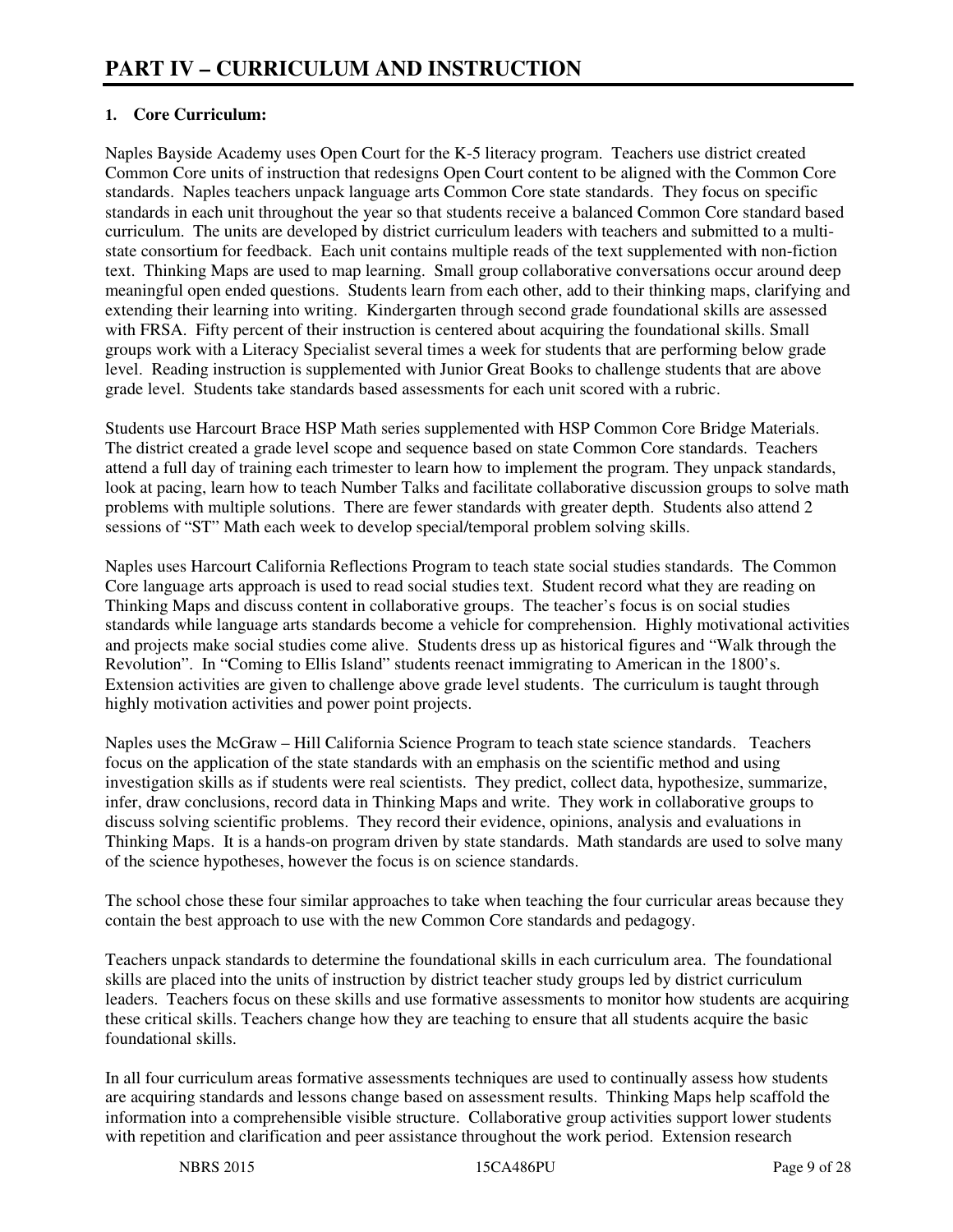activities are given to advanced students. They present their extension research to the class in the form of a power point. Parents receive results on an ongoing basis. Staff and parents are committed to our new Common Core approach and see great value and dramatic gains in academic levels of students.

#### **2. Other Curriculum Areas:**

Our technology program is based on a three year implementation plan. The primary focus of technology at Naples Bayside Academy is to use technology as a tool to enhance students' instructional programs by using technology to research, create and solve problems. Technology is embedded in the Common Core curriculum. There are computers in each classroom and 2 labs for 365 students. Every student has 2 sessions of ST Math Program which expands the spatial, temporal side of the brain while working on high level math problem solving. This program accelerates math, problem solving, and music. Naples has rearranged the curriculum to follows the Common Core math standards. The software automatically differentiates lesson for students and can be used at home. Each week every student does research or creates power point projects. All third through fifth grade students go to the Common Core lab twice a week to work on Language Arts or Math Common Core practices. They learn tech skills needed for SBAC such as highlighting, cut and paste, and writing with a scroll down. There are Benchmarks clearly articulated for each grade. Students receive direct instruction from a highly trained computer specialist. They take SBAC practice exams.

All K-5 students have weekly vocal music lessons by a credentialed vocal teacher. Fourth and fifth grade students have an opportunity to be in a weekly 4/5 chorus class. They perform twice a year in the school auditorium. Most third graders choose to learn how to play a violin in addition to their vocal lessons. Fourth graders learn to play string instruments and fifth learn strings and wind. Approximately 75% of children take a musical instrument. A once-a-week after school piano class is popular with students. At least 30 students participate each year. Learning music accelerates the learning of math and math accelerates music. Our goal is to expand the special temporal side of the brain as much as possible. The result is great mathematicians, musicians and problem solvers.

Art is infused into all subject areas to illustrate comprehension of content. All students participate in weekly art projects and Meet the Masters Art program. Students learn about the lives of three artists. It begins with an Introduction of the master artist at an assembly. Students learn about the artist's life, techniques and styles he used in his artwork. Students have lessons practicing the techniques that artist used. Students create a piece similar to one of the artist's famous works. Through the years, they acquire an in depth knowledge of 18 famous artists. All students can go to"Art Lab" at lunch.

All students have PE class once per week with the PE specialist and once with the teacher. They learn standards based PE lessons. The skills are selected to improve the overall health and well being of all children. Fourth and fifth grades run a mile each morning to promote an active healthy life style. There are clearly defined grade level standards that progressively develop skills. A third of the PE lessons focus on fitness training with repetitive exercises in a dance like format. PE teacher incorporates all of the grade level PE standards in a highly motivating games structure. A professional dancer comes for one week each year to teach dance moves to students. There is a culminating dance performance for parents on the last day. Students receive weekly health lesson using Harcourt Health and Fitness Text Book. The lessons focus on good nutrition, good dental practices, kindness conflict resolution, and 5th grade family life. Our nurse supplements the lessons with talks about healthy choices. Teachers follow the state health standards.

After school four days a week, for an hour and a half, the school comes alive with extended lessons and other curricular activities. Classes are open to all students. There are academic tutoring classes in math and language arts, there is a homework club in the library. There is an ST Math class in the computer lab. There are tennis classes on our tennis courts, Shared Science Lego/Robotics Class Spanish, Piano, Chess, Yoga, Dance, Drama, Art classes by master artists, skateboard classes, Basketball, strength classes, free play on the playground, YMCA. Students create robotics and operate them by using a computer to control the robots.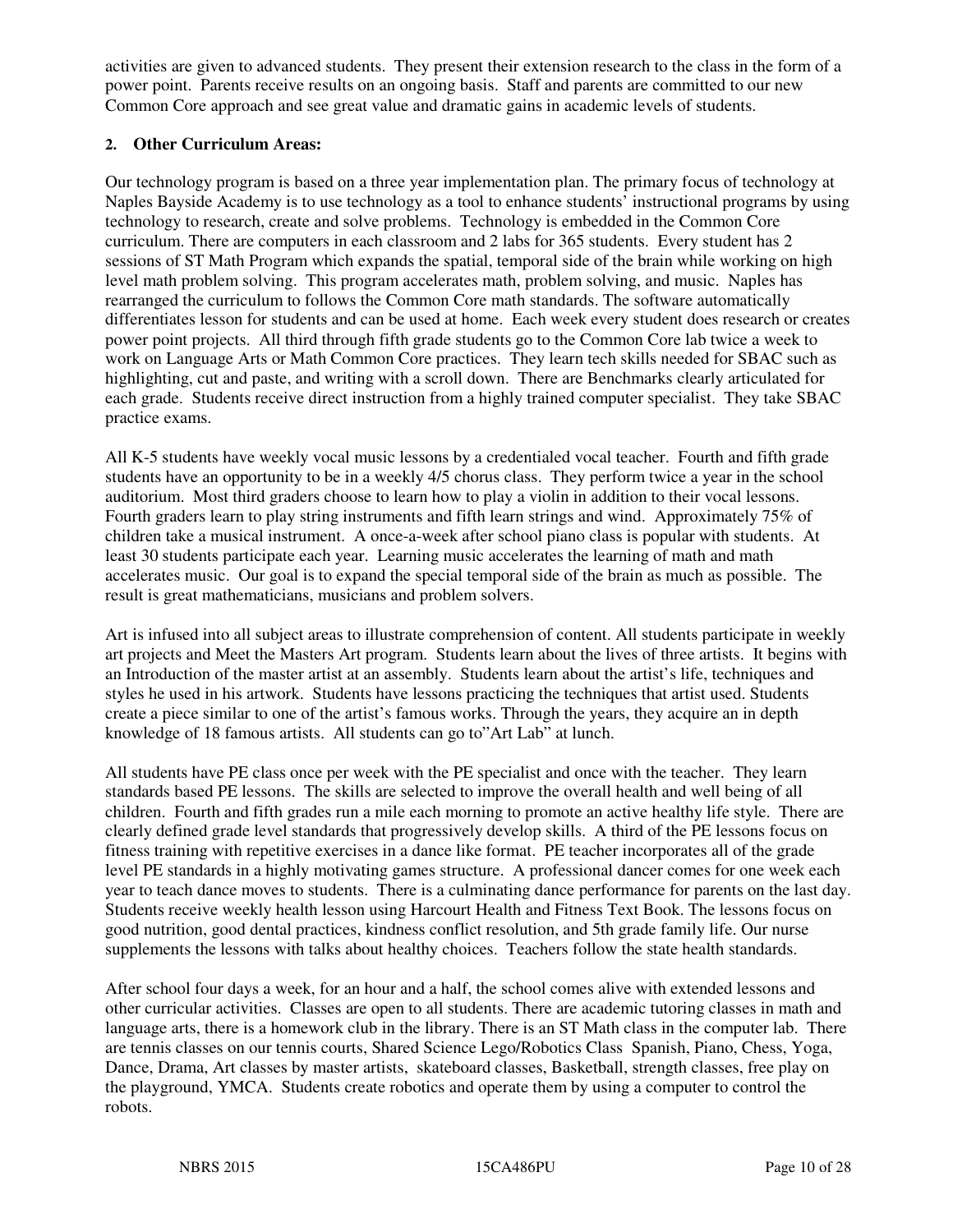#### **3. Instructional Methods and Interventions:**

Naples staff utilizes the Response to Intervention Model to ensure all students success. Tier 1 differentiation occurs in all classrooms. Thinking Maps are used to increase comprehension and organization of text. Teachers ensure students have clear learning targets and know the criteria for success. Tasks are congruent and meaningful. Teachers give students actionable feedback. Students work collaboratively to be resources for each other. Students own their own learning. Teachers use Formative Assessment strategies throughout the day to check how students are learning and immediately change lessons to match student's needs, thus closing the achievement gap. Teachers use excellent models or examples of learning so students clearly understand expectations. Collaborative discussions are used to help scaffold Common Core Standards. Teachers use open ended prompts so that all students can answer at their level. All students have multiple periods of class size reduction throughout the week for small group and individual intensive support.

Students needing additional support receive Tier 2 literacy/math specialist pull out or push in support. Grades K-3 receive extra time with multi-modality approaches and 1on1 support. They also receive after school reading/math interventions and after school Homework Help. High Achievers and Gifted & Talented students are provided with opportunities to delve deeper. Depth & Complexity GATE icons are used to expand the complexity of content for high achievers. Weekly lessons using Junior Great Books provide high level thinking and challenge to above grade level students in grades 2-5.

At Tier 3 Student Study Teams consisting of parents, psychologist, counselor, teacher, and principal discuss the student's strengths and challenges. They create a 6 week intervention plans to meet the needs of the child, which is reviewed each 6 weeks and modified where necessary. The team may decide to formally assess the student and offer a comprehensive yearly IEP plan to provide needed support.

Naples builds multiple opportunities for differentiation into daily instruction. Our writing program differentiates through student conferencing where teachers keep anecdote notes and set individual writing goals. Students in pairs or small groups use rubrics to stimulate rich conversation about how to improve each other's pieces. In the Computer Lab the ST Math program individualizes questions based on student levels. The program can take children to lower levels or advance quickly to a challenge level for the highest students. Power Point and creative writing programs meet the needs of all levels of children with spell check, grammar check and thesaurus features. Reading Benchmark Assessments determine a child's reading level and required reading each day accelerates reading levels for low and high students alike.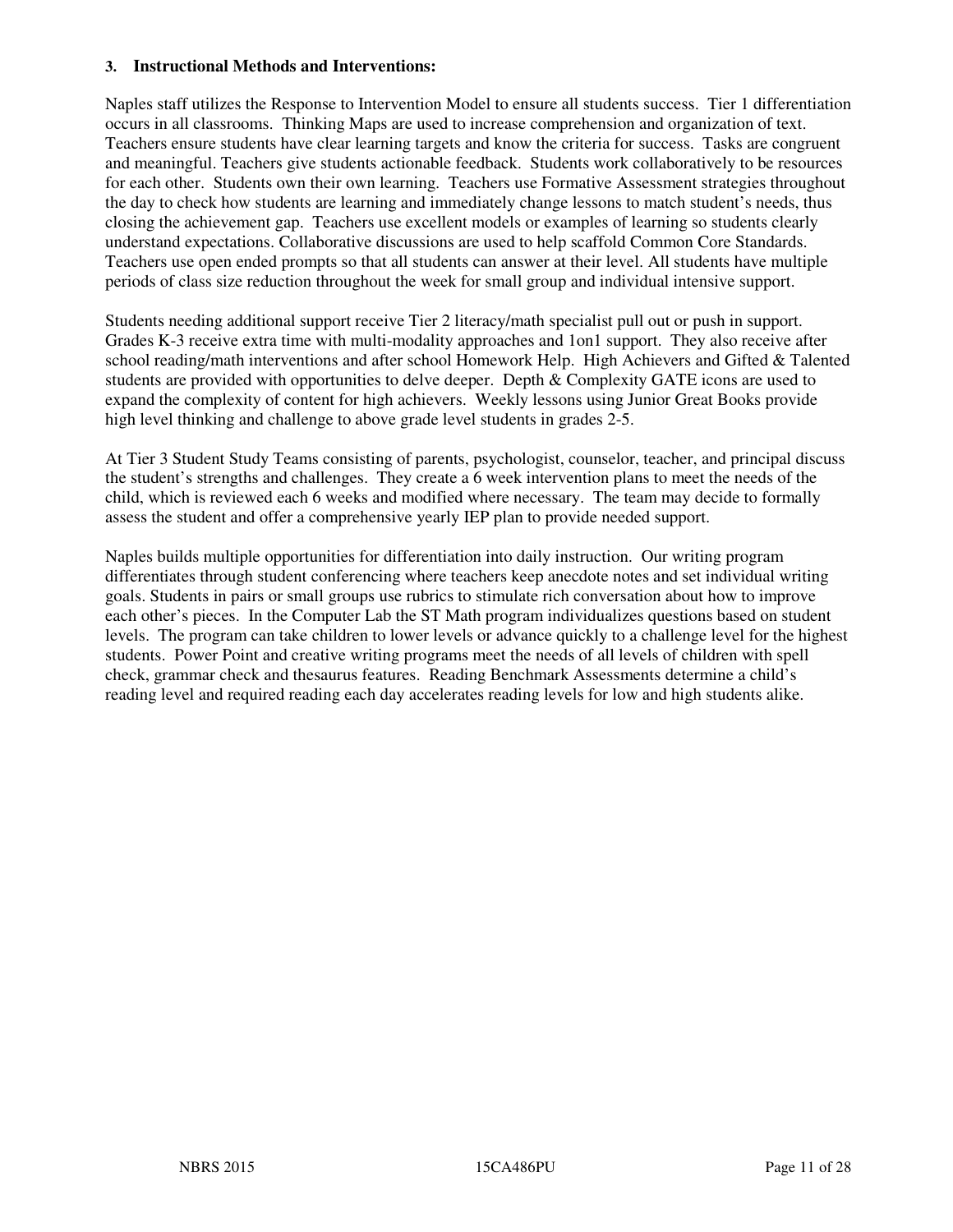#### **1. Assessment Results Narrative Summary:**

Naples students' take the California Standards Test and are scaled scored into five performance levels: advance proficient, proficient, basic, below basic and far below basic. California Department of Education has determined that students reaching proficient level meet California standards and a score of 800 on the Academic Performance Index means a school is high performing. Naples is 950.

Our five year data shows the trend of consistency over time. Naples high success rates are consistent in performance across subjects, grade levels, and subgroups. There were two dips in scores throughout the 5 years. In 2010- 2011 student/ teacher ratios increased from 20 to 1 to 30 to 1. The percentage of advanced students went down 18 percentage points in third grade math, third and fifth grade Hispanic scores went down in both groups significantly. That same year third and fifth grade ELA percentages of advanced students went down. Naples teachers set goals for extra support. Naples school community fundraised for literacy and math specialists to work with not yet proficient students and previously advanced students who dropped to proficient.

Naples math scores have been consistently higher than ELA scores over 5 years. As a result, we have a school wide- focus and reading comprehension. Cross Grade level analysis over time showed students receiving more than one intervention were able to close the achievement gap quicker. Now all students below proficiency received at least 2 interventions.

In 2012-2013 Naples began a strong focus on teaching the new Common Core Standards which did not match the CST exam. We had more than a 10% dip, in third and fifth grade math and third grade ELA. We are confident that we made the right decision and we will have very high scores when we take the new SBAC exam this year.

Each year we celebrate 90% or above proficiency at our evening STAR Party. Last year 13 grade/sub groups in math received 100% proficiency or above. Four ELA grade/sub groups received 100% proficiency or above.

#### **2. Assessment for Instruction and Learning and Sharing Assessment Results:**

Before school starts, teachers and administrators meet to systematically analyze the results of the California Standards Test (CST), English Language Development Test (CELDT), District Reading and Math Benchmarks, SBAC Practice Tests, End of Year Course Exams, and scored writing samples. Teachers collaboratively discuss results with last year's teacher to determine strengths and challenge areas. Teachers write goals and focus areas and individual action plans based on the needs. They create lists of students needing literacy or math support. Differentiated instruction occurs on a daily basis due to the data analysis.

K-1 teachers administer assessments in September to create a baseline for readiness skills such as number knowledge and letter identification. Teachers meet parents to discuss results. Together they discuss meaningful plans for home and school. Data allows for precise differentiation and pacing of instruction. The process of using assessments to determine instruction continues in every grade throughout the year. Each day in the classrooms multiple quick formative assessments occur and instruction is modified immediately so that all children can learn without gaps. Mastering the art of formative assessment is a major goal for the staff this year. Book talks, staff meetings, and classroom walkthroughs revolve around the importance of daily formative assessment driving instruction.

Parents and teachers discuss academic concerns with data, and set interventions. The Student Study Team including parents, reviews data for at risk students and writes six week plans for implementation. Progress is continually shared with parents throughout the year. Parents use ParentVue, an online portal, for assessment information. Parents receive emails about assessments and how to prepare. Standards based progress and achievement reports are sent home each trimester. Parent Conferences occur twice yearly.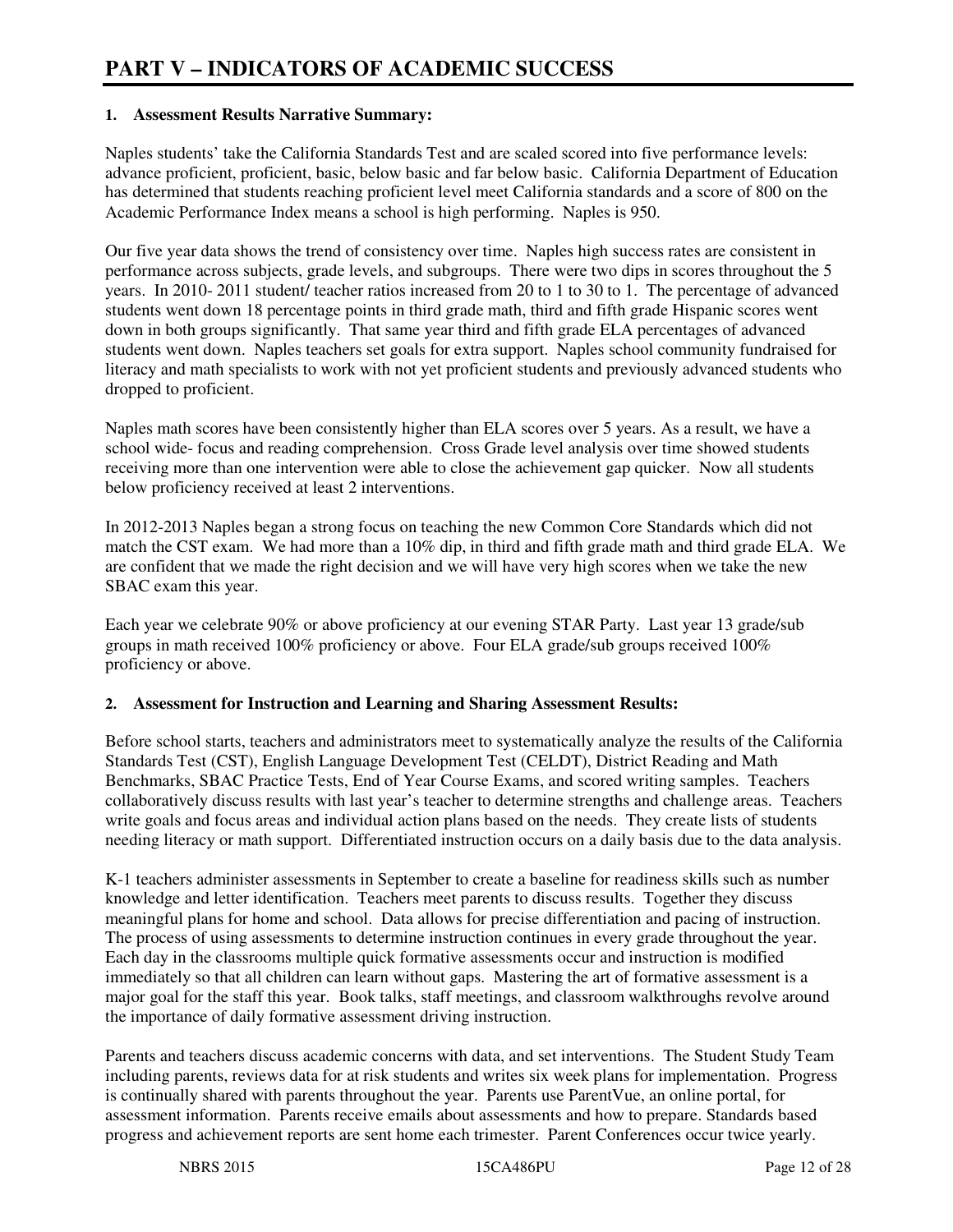Multiple parents meetings about the new achievement report occur so that parents have meaningful information about how their child is learning. Weekly E-news keeps parents up to date with the new common core standards and assessments.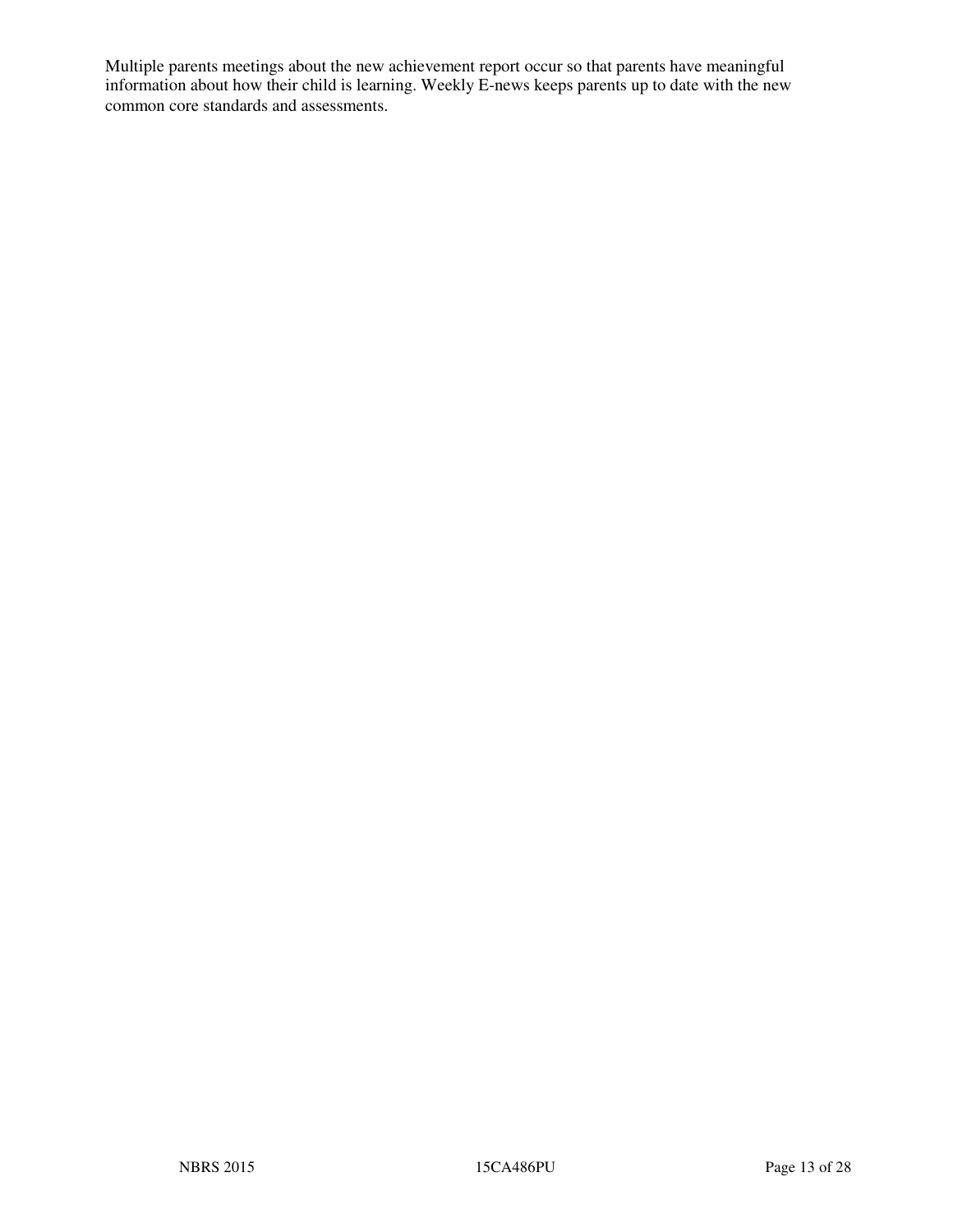## **1. School Climate/Culture**

Naples is a thriving elementary school tucked onto the tiny island of Naples in Long Beach Harbor. All of our students have access to highly qualified teachers, a rigorous standards-based curriculum, and a safe learning environment that promotes a sense of belonging and fosters strong positive relationships among students, school staff, home and community. Teachers are valued and work collaboratively to define their needs. They are supported by the principal and the parents who continually fundraise to put into place the goals set by teachers.

Naples community works together to build a positive school climate with high expectations for all students, staff and parents. We have a culture of high expectations and a rigorous instructional program. Our strong sense of community lifts our achievements even higher. Naples develops in students a sense of belonging to our school community that positively motivates them. Our strong sense of community for students and teachers dramatically improves attendance, behavior, student engagement, and increases a feeling of being valued and supported. We believe that to consistently improve student achievement for ALL students, we must create a strong sense of shared responsibility for everyone associated with Naples Academy. Naples has great teachers, capable students and supportive parents. We have a system in place to raise necessary funds to make the dreams of its stakeholders a reality.

The first staff meeting is focused on team building activities, getting to know and appreciate each other, along with data analysis. In a relaxed atmosphere we look at past practices and we identify what teachers value as non-negotiables for a positive school climate and culture to promote academic, social and emotional excellence. For example, past focus areas have been; improve individual student achievement and behavior, be more student-focused to "Catch Them Being Good", decrease classroom distractions, interruptions and reduce tardiness. Solutions were created. Naples teachers began giving students "Gold Slips" as a reward. When students earn 15 Gold Slips they can turn them in for a free book.

The principal listens to all staff and values their ideas. She writes notes that are adult centered, affirmative and focused on student learning. Just as teachers were working to reinforce better student behavior, the Principal tries to "Catch Them Doing Good" To value and reinforce positive staff behavior. Teachers receive WOW notes from the principal that recognize them for promoting positive school culture. The principal supports the climate by daily classroom visits, attending parent conferences, joining in IEP meetings, and being visible, positive and proactive on campus. Communication includes distributing the weekly bulletins, and meaningful staff meeting agendas.

## **2. Engaging Families and Community**

At Naples we believe parent involvement in children's education has a significant impact on student achievement and social and emotional growth. If we welcome parents, they will volunteer. Better decisions will be made if we increase volunteer opportunities and positions of leadership within our community.

We have over 10,000 volunteer hours each year. Volunteers can be found in classrooms with small groups, testing reading fluency, hanging dramatic wall displays, teaching math facts, designing scenery, tutoring and guiding students in common core math and ELA performance activities. Serve students from Long Beach State volunteer in classrooms

Student Council leads Monday morning assemblies. We share announcements and celebrate student behavior and academics. We communicate through our school marquee, auto dialer, school web site, Dolphin Dialogue, weekly E-blast, and standards based report cards. Unit assessments are sent home for review. Room moms send weekly news. The standard based report card informs parents of their child's progress in each core area noting strengths and areas for improvement. Incoming kindergarten families visit to learn the kindergarten program.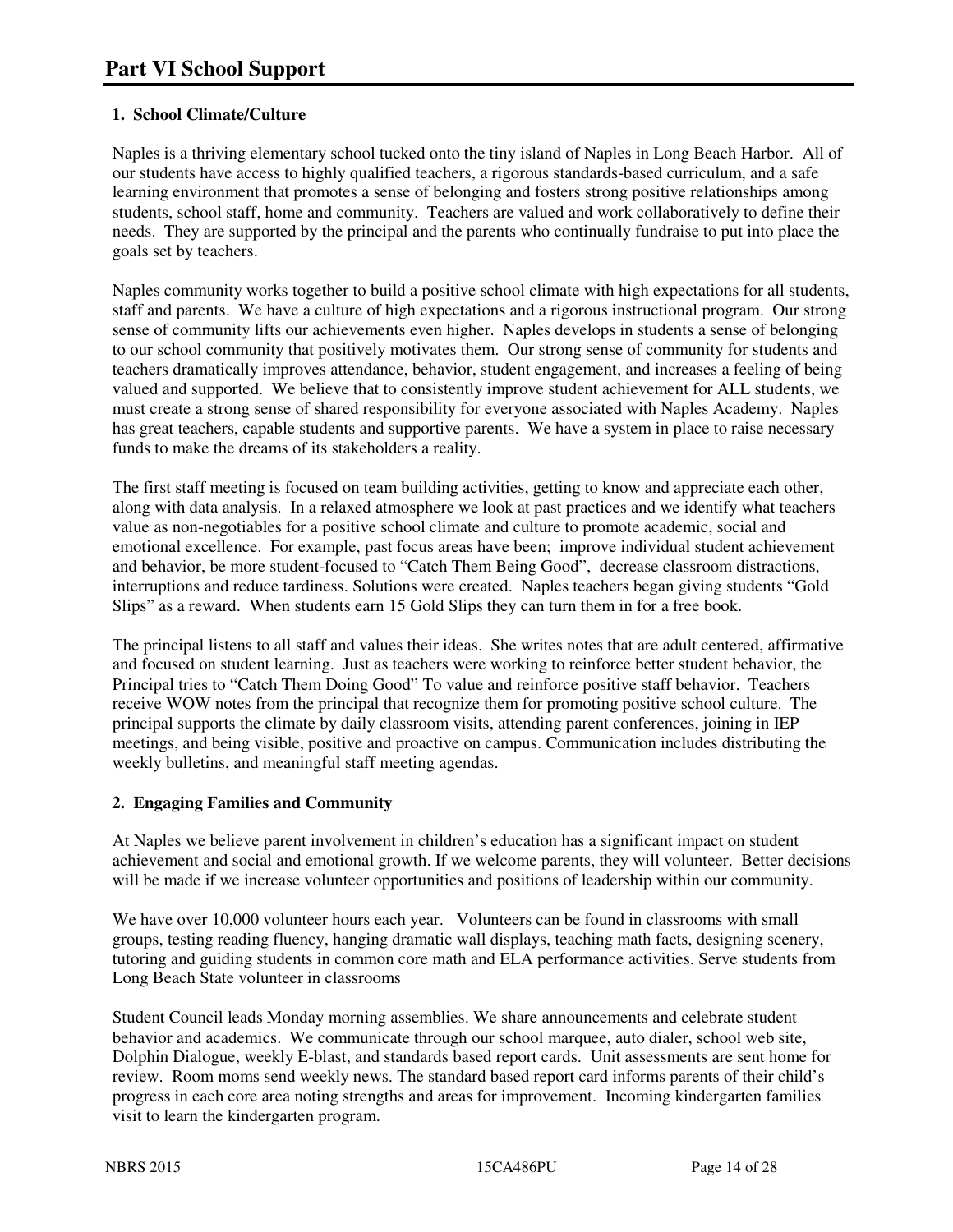Parents are a vital part of School Site Council. When our K-5 student-teacher ratio increased, SSC and PTA organized many fundraisers to hire extra teachers to reduce class size, and provide small group instruction. Our Red Hat Committee supports our disaster preparedness. Parent led Kindness Committee welcomes new families. Naples Garden Club landscapes the front of the school. PTA moms create art programs at lunch. Naples PTA fundraises over \$ 120,000 per year to provide a comprehensive program for every child at Naples. The second year our Jog A Thon raised three times the amount of money that we thought we would generate due to the participation of the entire student body, parents, and community/business sponsorships.

Parent trainings explain our instructional programs and best practices. We had four common core standards trainings in 2014. Parents read our School Accountability Report Card (SARC). Parent receives grade level specific standards during Back to School Night and Parent Teacher conferences. Conferences are held where parents learn about interventions such as the SST process.

Our community provides service learning opportunities that teach students to give back to the community. PTA creates monthly service learning activities. Students collect socks for the Women's Shelter, begin random acts of kindness, each grade adopts a family for the holidays and perform for our local Garden Club to pay tribute to the members that have passed. One visitor observed that we "are awash in volunteers." These gifted people can be seen throughout the school working in countless ways.

#### **3. Professional Development**

Naples Instructional Leadership Team consisting of the principal, and three teacher leaders meet regularly to set realistic staff development goals and provide the principal with meaningful feedback to shape and guide the staff development for the school. Carefully placed and meaningful professional development is a key component of Naples academic success. Professional development always includes differentiation that provides support and scaffolding of instruction to help all students master the core content and includes depth and complexity to challenge and extend learning so that all students can reach their potential. Each year teachers receive three full days of math training to help them understand and implement common core math. A trainer of trainers model is used for language arts with each teacher receiving three  $\frac{1}{2}$  days trainings. For writing each year, teachers receive three half day trainings on Thinking Maps and Write from the Beginning. Principal's are trained at the district in Common Core pedagogy. The principal in turn trains teachers. The focus is on formative assessment and how to construct deep meaningful collaborative academic conversations with students to accelerate student learning. As teachers learn strategies, they weave them into lesson plans. They collaboratively analyze work samples and make changes in their lessons. Model lessons help teachers see best practices. Teachers try lessons and bring work samples to analyze with peers then set goals for future lessons. This builds capacity.

Training is not taught in isolation. It is followed up with monitoring by the Principal and collaborative work sessions to set goals for students. All staff development emphasizes quality implementation in the classroom. Teachers visit other classrooms and similar schools to provide feedback and learn new ideas for quality implementation. Teachers unpack standards using model units created by district and state experts. Teachers take two additional planning days to unpack standards and plan common core lessons.

Teachers are supported as they plan collaborative math discussions in their classrooms and find multiple ways to solve math problems. They practice "Number Talks" to assist math discussions. The principal monitors the quality of math instruction during class walk throughs and uses that information to drive additional math trainings at school staff meetings. Teachers have time to analyze student work, set individual student goals and share what is working with other teachers. Two times each year ILT teams from cohort schools and district experts walk through each classroom and share areas of strength and challenges and next steps in the implementation of math expectations.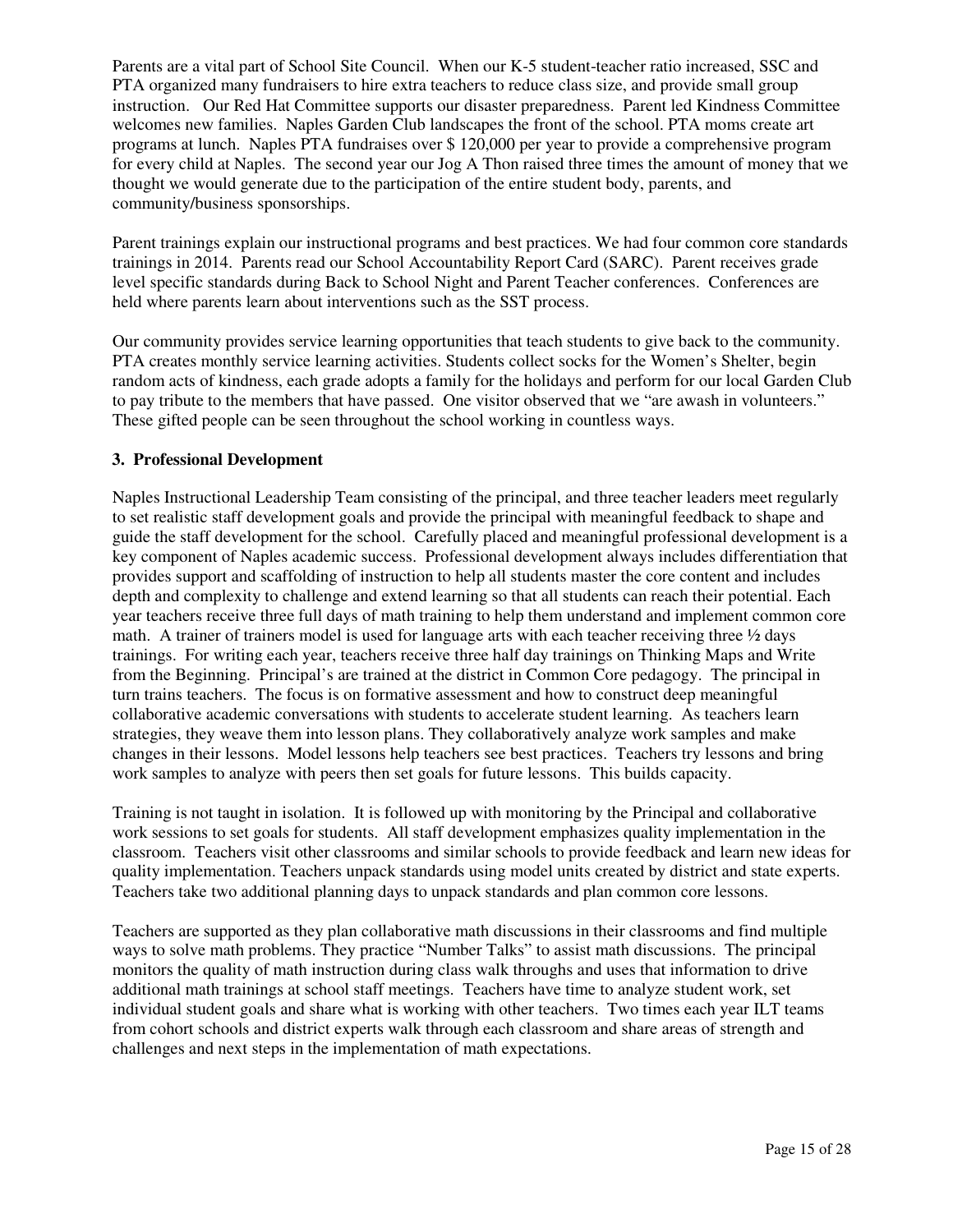#### **4. School Leadership**

The Naples leadership is collaborative and fluid. We believe that working together we will find the best ways to accelerate learning for our students. We respect best practice and use state of the art models to help us. We look beyond our school to other similar schools in the district and state. We believe in working closely with all stake holders and we place parents in key leadership roles with our staff. We have reached a level of leadership that we could not have reached without our laser like focus on quality student achievement from all of our leadership groups.

The principal shapes and guides the school and collaboratively works with all of our leadership groups seamlessly. Our key groups are Instructional Leadership Team, School Site Council, and Naples PTA. The principal builds capacity in the staff and leadership groups to carry out the mission of academic excellence as the primary driving force of each group. The principal, staff and School Site Council analyze school, district, and state, data and teacher input and surveys to determining needs and goals. They analyze the quality of existing programs. The principal determines what programs can be paid for out of district funds. Staff and parent surveys rank all other programs. Teachers and School Site Council approve rankings base on which programs will make the greatest academic increase for students. Last year's top items were technology teacher, literacy and math specialist, ST Math Site license, computers and after school tutoring. The list is sent to the PTA to be fundraised. The PTA is committed to funding academic programs that will accelerate learning for students. They do the extensive fundraising.

When test scores showed students needed more support in solving math problems, Staff and SSC researched best practices and selected ST Math Program. We had multiple staff and parent meetings to ensure a high level of ownership with all stakeholders. We had a very successful implementation. Half of each class went into the computer lab for ST Math leaving the teachers in their classrooms with small groups for specialized instruction. Three parents would be in the lab with the computer teacher to assist students. Students increased their comprehension of concrete spatial/ temporal math with 90% mastery of grade level skills in year one.

The principal and Instructional Leadership Team puts into place quality staff development for the year. They set high expectations for school climate and behavior in addition to academic expectations. Naples Bayside Academy values all stakeholders working together to ensure students are success.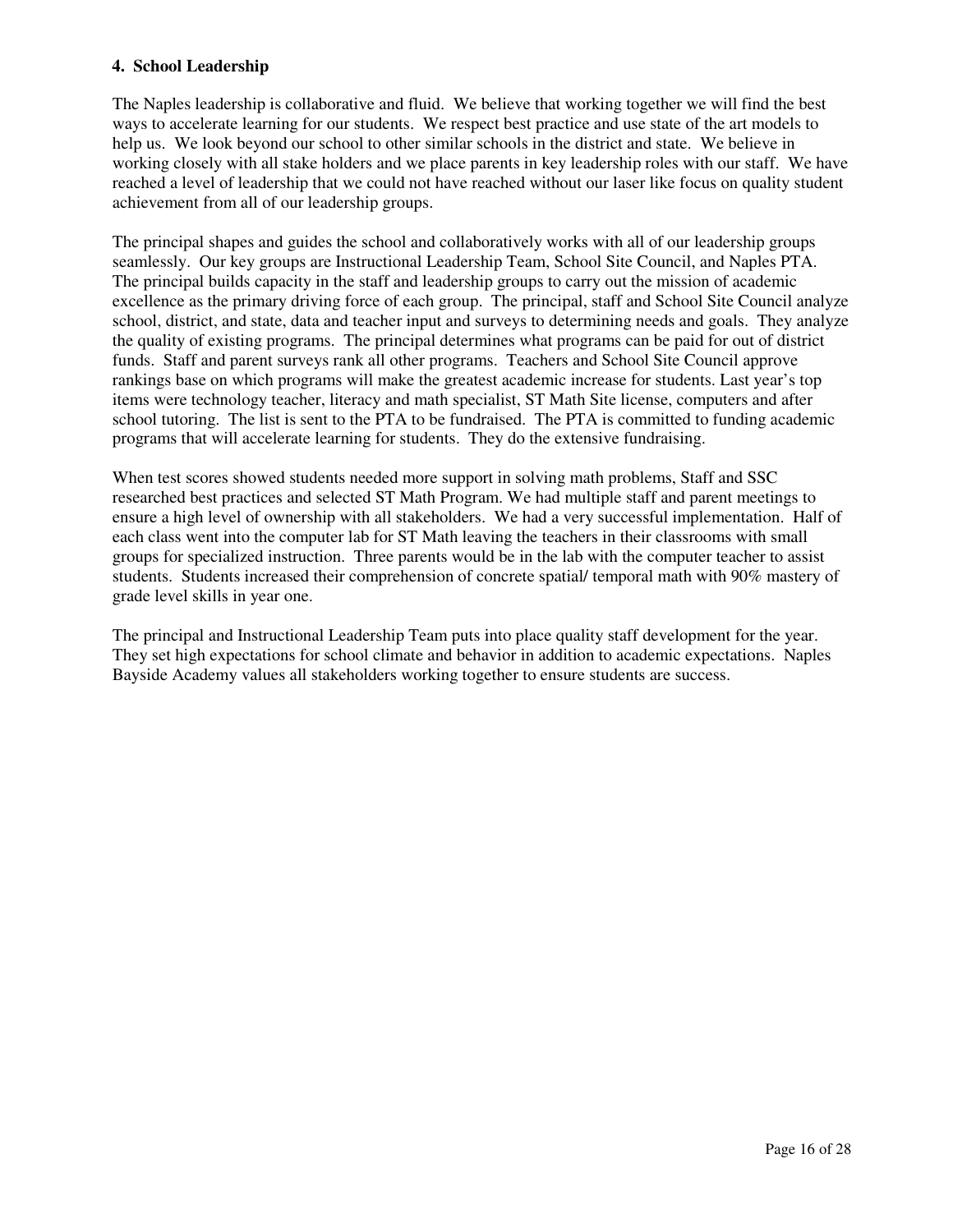| <b>Subject:</b> Math                        | <b>Test: STAR California Standards Test</b> |
|---------------------------------------------|---------------------------------------------|
| <b>All Students Tested/Grade: 3</b>         | <b>Edition/Publication Year: 2013</b>       |
| <b>Publisher:</b> Education Testing Service |                                             |

| School Year                      | 2013-2014        | 2012-2013        | 2011-2012        | 2010-2011        | 2009-2010        |
|----------------------------------|------------------|------------------|------------------|------------------|------------------|
| Testing month                    | Jan              | Jan              | Jan              | Jan              | Jan              |
| <b>SCHOOL SCORES*</b>            |                  |                  |                  |                  |                  |
| Proficient and above             | 82               | 97               | 93               | 91               | 93               |
| Advanced                         | 61               | 80               | 66               | 60               | 78               |
| Number of students tested        | $\overline{56}$  | 60               | 58               | 53               | 45               |
| Percent of total students tested | 100              | 100              | 100              | 100              | 100              |
| Number of students tested with   |                  |                  |                  |                  |                  |
| alternative assessment           |                  |                  |                  |                  |                  |
| % of students tested with        | $\overline{0}$   | $\overline{0}$   | $\overline{0}$   | $\theta$         | $\overline{0}$   |
| alternative assessment           |                  |                  |                  |                  |                  |
| <b>SUBGROUP SCORES</b>           |                  |                  |                  |                  |                  |
| 1. Free and Reduced-Price        |                  |                  |                  |                  |                  |
| Meals/Socio-Economic/            |                  |                  |                  |                  |                  |
| <b>Disadvantaged Students</b>    |                  |                  |                  |                  |                  |
| Proficient and above             | $\overline{0}$   | $\boldsymbol{0}$ | $\overline{0}$   | $\overline{0}$   | $\overline{0}$   |
| Advanced                         | $\overline{0}$   | $\boldsymbol{0}$ | $\boldsymbol{0}$ | $\overline{0}$   | $\boldsymbol{0}$ |
| Number of students tested        | $\theta$         | $\boldsymbol{0}$ | $\overline{0}$   | $\theta$         | $\overline{0}$   |
| 2. Students receiving Special    |                  |                  |                  |                  |                  |
| <b>Education</b>                 |                  |                  |                  |                  |                  |
| Proficient and above             | $\boldsymbol{0}$ | $\boldsymbol{0}$ | $\boldsymbol{0}$ | $\mathbf{0}$     | $\mathbf{0}$     |
| Advanced                         | $\boldsymbol{0}$ | $\boldsymbol{0}$ | $\mathbf{0}$     | $\boldsymbol{0}$ | $\overline{0}$   |
| Number of students tested        | $\overline{0}$   | $\mathbf{0}$     | $\overline{0}$   | $\overline{0}$   | $\mathbf{0}$     |
| 3. English Language Learner      |                  |                  |                  |                  |                  |
| <b>Students</b>                  |                  |                  |                  |                  |                  |
| Proficient and above             | $\overline{0}$   | $\boldsymbol{0}$ | $\boldsymbol{0}$ | $\boldsymbol{0}$ | $\boldsymbol{0}$ |
| Advanced                         | $\overline{0}$   | $\boldsymbol{0}$ | $\overline{0}$   | $\boldsymbol{0}$ | $\boldsymbol{0}$ |
| Number of students tested        | $\boldsymbol{0}$ | $\overline{0}$   | $\boldsymbol{0}$ | $\boldsymbol{0}$ | $\boldsymbol{0}$ |
| 4. Hispanic or Latino            |                  |                  |                  |                  |                  |
| <b>Students</b>                  |                  |                  |                  |                  |                  |
| Proficient and above             | 56               | 100              | 100              | 75               | 100              |
| Advanced                         | 36               | 100              | 50               | 50               | 60               |
| Number of students tested        | 11               | $\mathbf{1}$     | $\overline{4}$   | $\overline{4}$   | $\overline{5}$   |
| 5. African-American              |                  |                  |                  |                  |                  |
| <b>Students</b>                  |                  |                  |                  |                  |                  |
| Proficient and above             | $\theta$         | $\overline{0}$   | $\overline{0}$   | $\theta$         | $\overline{0}$   |
| Advanced                         | $\mathbf{0}$     | $\overline{0}$   | $\overline{0}$   | $\boldsymbol{0}$ | $\mathbf{0}$     |
| Number of students tested        | $\mathbf{0}$     | $\mathbf{0}$     | $\mathbf{0}$     | $\mathbf{0}$     | $\mathbf{0}$     |
| <b>6. Asian Students</b>         |                  |                  |                  |                  |                  |
| Proficient and above             | $\overline{0}$   | $\overline{0}$   | $\overline{0}$   | $\theta$         | $\overline{0}$   |
| Advanced                         | $\overline{0}$   | $\mathbf{0}$     | $\overline{0}$   | $\overline{0}$   | $\mathbf{0}$     |
| Number of students tested        | $\overline{0}$   | $\boldsymbol{0}$ | $\overline{0}$   | $\mathbf{0}$     | $\mathbf{0}$     |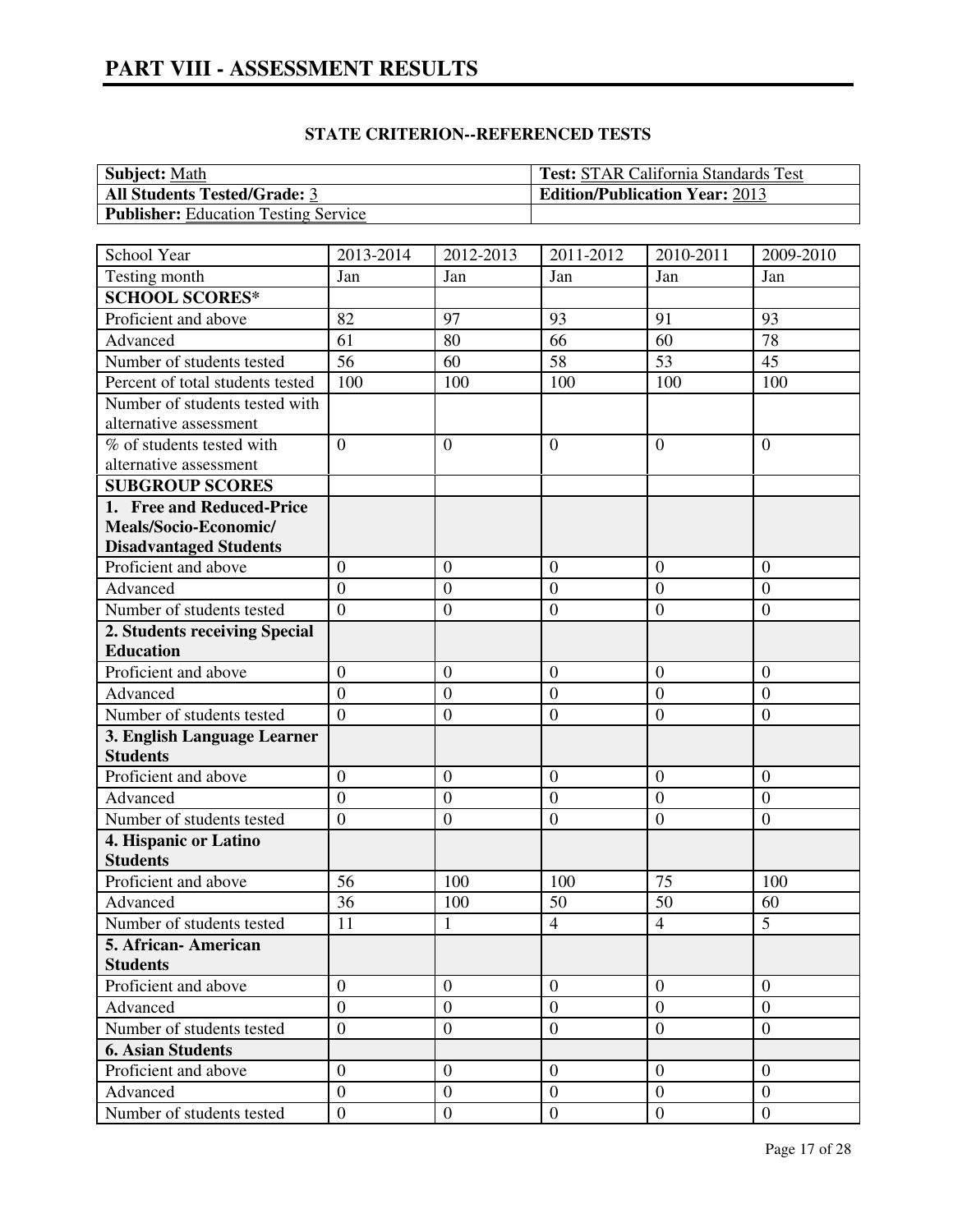| School Year                      | 2013-2014 | 2012-2013        | 2011-2012 | 2010-2011 | 2009-2010 |
|----------------------------------|-----------|------------------|-----------|-----------|-----------|
| 7. American Indian or            |           |                  |           |           |           |
| <b>Alaska Native Students</b>    |           |                  |           |           |           |
| Proficient and above             |           |                  |           |           |           |
| Advanced                         |           |                  |           |           |           |
| Number of students tested        |           |                  |           |           |           |
| 8. Native Hawaiian or other      |           |                  |           |           |           |
| <b>Pacific Islander Students</b> |           |                  |           |           |           |
| Proficient and above             |           | $\overline{0}$   |           |           |           |
| Advanced                         |           | $\overline{0}$   |           |           |           |
| Number of students tested        |           | $\boldsymbol{0}$ |           |           |           |
| 9. White Students                |           |                  |           |           |           |
| Proficient and above             | 88        | 95               | 92        | 88        | 91        |
| Advanced                         | 68        | 80               | 64        | 61        | 75        |
| Number of students tested        | 34        | 41               | 36        | 34        | 32        |
| 10. Two or More Races            |           |                  |           |           |           |
| identified Students              |           |                  |           |           |           |
| Proficient and above             |           |                  |           |           |           |
| Advanced                         |           |                  |           |           |           |
| Number of students tested        |           |                  |           |           |           |
| 11. Other 1: Other 1             |           |                  |           |           |           |
| Proficient and above             |           |                  |           |           |           |
| Advanced                         |           |                  |           |           |           |
| Number of students tested        |           |                  |           |           |           |
| 12. Other 2: Other 2             |           |                  |           |           |           |
| Proficient and above             |           |                  |           |           |           |
| Advanced                         |           |                  |           |           |           |
| Number of students tested        |           |                  |           |           |           |
| 13. Other 3: Other 3             |           |                  |           |           |           |
| Proficient and above             |           |                  |           |           |           |
| Advanced                         |           |                  |           |           |           |
| Number of students tested        |           |                  |           |           |           |

**NOTES:**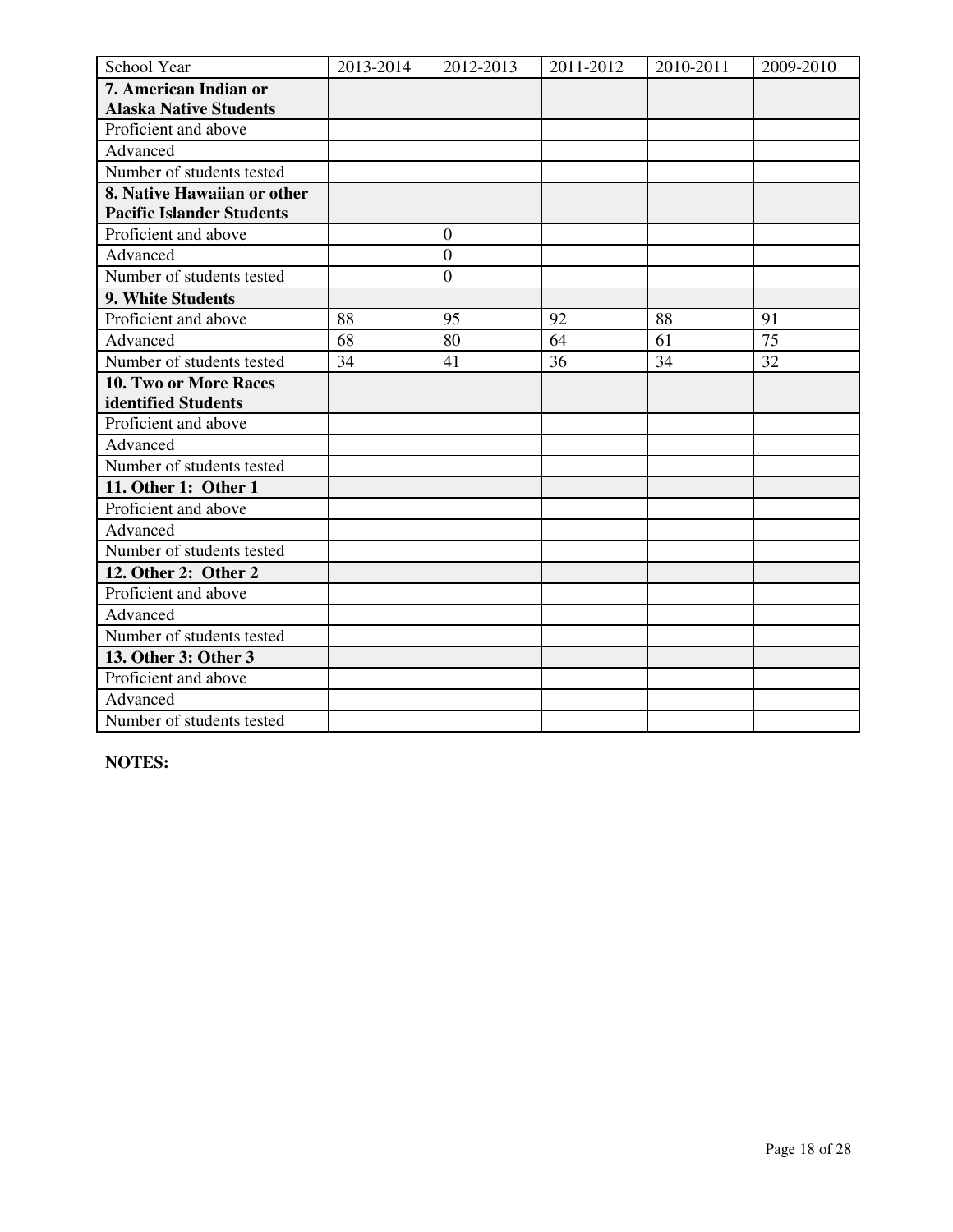| <b>Subject:</b> Math                          | <b>Test: STAR California Standards Test</b> |
|-----------------------------------------------|---------------------------------------------|
| <b>All Students Tested/Grade: 4</b>           | <b>Edition/Publication Year: 2013</b>       |
| <b>Publisher:</b> Educational Testing Service |                                             |

| School Year                      | 2013-2014      | 2012-2013      | 2011-2012      | 2010-2011      | 2009-2010      |
|----------------------------------|----------------|----------------|----------------|----------------|----------------|
| Testing month                    | Jan            | Jan            | Jan            | Jan            | Jan            |
| <b>SCHOOL SCORES*</b>            |                |                |                |                |                |
| Proficient and above             | 95             | 93             | 94             | 100            | 98             |
| Advanced                         | 73             | 71             | 84             | 88             | 80             |
| Number of students tested        | 60             | 58             | 50             | 48             | 54             |
| Percent of total students tested | 100            | 100            | 100            | 100            | 100            |
| Number of students tested with   |                |                |                |                |                |
| alternative assessment           |                |                |                |                |                |
| % of students tested with        | $\overline{0}$ | $\overline{0}$ | $\overline{0}$ | $\overline{0}$ | $\overline{0}$ |
| alternative assessment           |                |                |                |                |                |
| <b>SUBGROUP SCORES</b>           |                |                |                |                |                |
| 1. Free and Reduced-Price        |                |                |                |                |                |
| Meals/Socio-Economic/            |                |                |                |                |                |
| <b>Disadvantaged Students</b>    |                |                |                |                |                |
| Proficient and above             |                |                |                |                |                |
| Advanced                         |                |                |                |                |                |
| Number of students tested        |                |                |                |                |                |
| 2. Students receiving Special    |                |                |                |                |                |
| <b>Education</b>                 |                |                |                |                |                |
| Proficient and above             |                |                |                |                |                |
| Advanced                         |                |                |                |                |                |
| Number of students tested        |                |                |                |                |                |
| 3. English Language Learner      |                |                |                |                |                |
| <b>Students</b>                  |                |                |                |                |                |
| Proficient and above             |                |                |                |                |                |
| Advanced                         |                |                |                |                |                |
| Number of students tested        |                |                |                |                |                |
| 4. Hispanic or Latino            |                |                |                |                |                |
| <b>Students</b>                  |                |                |                |                |                |
| Proficient and above             | 100            | 100            | 100            | 100            | 91             |
| Advanced                         | 67             | 50             | 75             | 50             | 55             |
| Number of students tested        | 3              | $\overline{4}$ | $\overline{4}$ | $\overline{4}$ | 11             |
| 5. African-American              |                |                |                |                |                |
| <b>Students</b>                  |                |                |                |                |                |
| Proficient and above             |                |                |                |                |                |
| Advanced                         |                |                |                |                |                |
| Number of students tested        |                |                |                |                |                |
| <b>6. Asian Students</b>         |                |                |                |                |                |
| Proficient and above             |                |                |                |                |                |
| Advanced                         |                |                |                |                |                |
| Number of students tested        |                |                |                |                |                |
| 7. American Indian or            |                |                |                |                |                |
| <b>Alaska Native Students</b>    |                |                |                |                |                |
| Proficient and above             |                |                |                |                |                |
| Advanced                         |                |                |                |                |                |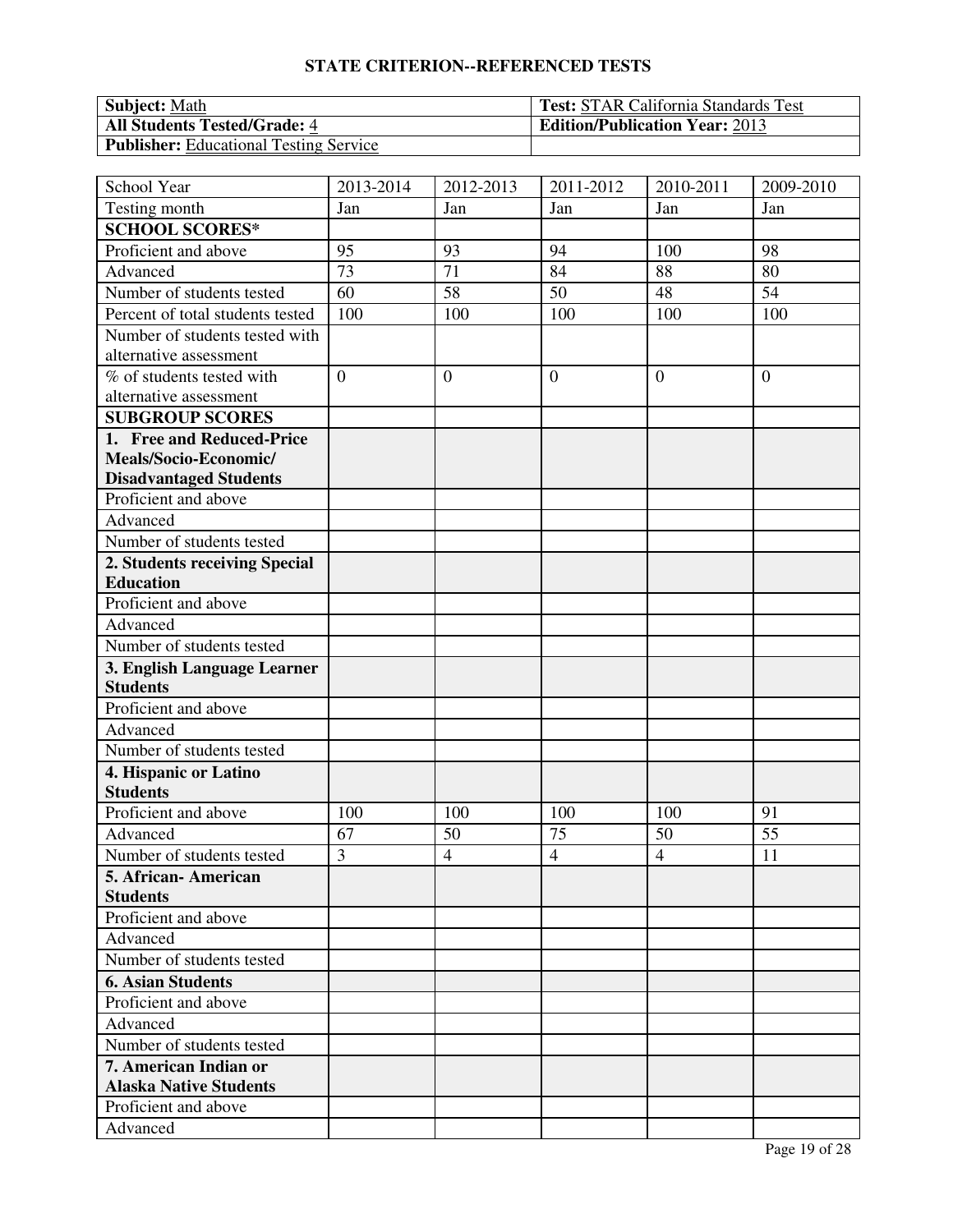| School Year                      | 2013-2014 | 2012-2013 | 2011-2012 | 2010-2011 | 2009-2010 |
|----------------------------------|-----------|-----------|-----------|-----------|-----------|
| Number of students tested        |           |           |           |           |           |
| 8. Native Hawaiian or other      |           |           |           |           |           |
| <b>Pacific Islander Students</b> |           |           |           |           |           |
| Proficient and above             |           |           |           |           |           |
| Advanced                         |           |           |           |           |           |
| Number of students tested        |           |           |           |           |           |
| 9. White Students                |           |           |           |           |           |
| Proficient and above             | 95        | 91        | 97        | 100       | 100       |
| Advanced                         | 72        | 74        | 94        | 88        | 84        |
| Number of students tested        | 39        | 35        | 32        | 32        | 38        |
| 10. Two or More Races            |           |           |           |           |           |
| identified Students              |           |           |           |           |           |
| Proficient and above             |           |           |           |           |           |
| Advanced                         |           |           |           |           |           |
| Number of students tested        |           |           |           |           |           |
| 11. Other 1: Other 1             |           |           |           |           |           |
| Proficient and above             |           |           |           |           |           |
| Advanced                         |           |           |           |           |           |
| Number of students tested        |           |           |           |           |           |
| 12. Other 2: Other 2             |           |           |           |           |           |
| Proficient and above             |           |           |           |           |           |
| Advanced                         |           |           |           |           |           |
| Number of students tested        |           |           |           |           |           |
| 13. Other 3: Other 3             |           |           |           |           |           |
| Proficient and above             |           |           |           |           |           |
| Advanced                         |           |           |           |           |           |
| Number of students tested        |           |           |           |           |           |

**NOTES:**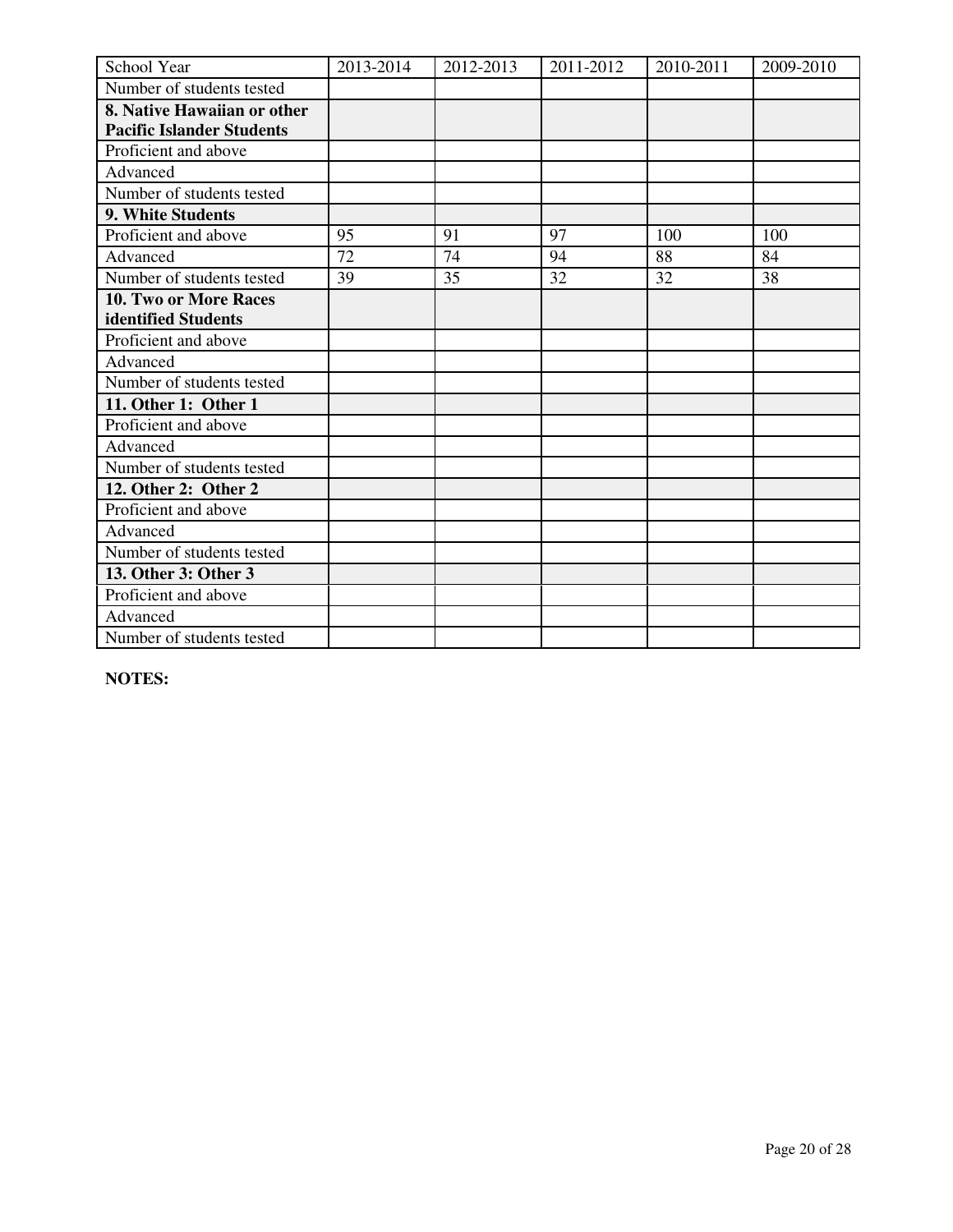| <b>Subject:</b> Math                          | <b>Test: STAR California Standards Test</b> |
|-----------------------------------------------|---------------------------------------------|
| <b>All Students Tested/Grade: 5</b>           | <b>Edition/Publication Year: 2013</b>       |
| <b>Publisher:</b> Educational Testing Service |                                             |

| School Year                      | 2013-2014      | 2012-2013      | 2011-2012       | 2010-2011      | 2009-2010      |
|----------------------------------|----------------|----------------|-----------------|----------------|----------------|
| Testing month                    | Jan            | Jan            | Jan             | Jan            | Jan            |
| <b>SCHOOL SCORES*</b>            |                |                |                 |                |                |
| Proficient and above             | 83             | 91             | 94              | 94             | 98             |
| Advanced                         | 51             | 63             | 75              | 78             | 81             |
| Number of students tested        | 59             | 55             | $\overline{52}$ | 49             | 48             |
| Percent of total students tested | 100            | 100            | 100             | 100            | 100            |
| Number of students tested with   |                |                |                 |                |                |
| alternative assessment           |                |                |                 |                |                |
| % of students tested with        | $\overline{0}$ | $\overline{0}$ | $\overline{0}$  | $\theta$       | $\overline{0}$ |
| alternative assessment           |                |                |                 |                |                |
| <b>SUBGROUP SCORES</b>           |                |                |                 |                |                |
| 1. Free and Reduced-Price        |                |                |                 |                |                |
| Meals/Socio-Economic/            |                |                |                 |                |                |
| <b>Disadvantaged Students</b>    |                |                |                 |                |                |
| Proficient and above             |                |                |                 |                |                |
| Advanced                         |                |                |                 |                |                |
| Number of students tested        |                |                |                 |                |                |
| 2. Students receiving Special    |                |                |                 |                |                |
| <b>Education</b>                 |                |                |                 |                |                |
| Proficient and above             |                |                |                 |                |                |
| Advanced                         |                |                |                 |                |                |
| Number of students tested        |                |                |                 |                |                |
| 3. English Language Learner      |                |                |                 |                |                |
| <b>Students</b>                  |                |                |                 |                |                |
| Proficient and above             |                |                |                 |                |                |
| Advanced                         |                |                |                 |                |                |
| Number of students tested        |                |                |                 |                |                |
| 4. Hispanic or Latino            |                |                |                 |                |                |
| <b>Students</b>                  |                |                |                 |                |                |
| Proficient and above             | 83             | 100            | 100             | 57             | 100            |
| Advanced                         | 33             | 80             | 50              | 14             | 80             |
| Number of students tested        | 6              | 5              | $\overline{4}$  | $\overline{7}$ | 5              |
| 5. African-American              |                |                |                 |                |                |
| <b>Students</b>                  |                |                |                 |                |                |
| Proficient and above             |                |                |                 |                |                |
| Advanced                         |                |                |                 |                |                |
| Number of students tested        |                |                |                 |                |                |
| <b>6. Asian Students</b>         |                |                |                 |                |                |
| Proficient and above             |                |                |                 |                |                |
| Advanced                         |                |                |                 |                |                |
| Number of students tested        |                |                |                 |                |                |
| 7. American Indian or            |                |                |                 |                |                |
| <b>Alaska Native Students</b>    |                |                |                 |                |                |
| Proficient and above             |                |                |                 |                |                |
| Advanced                         |                |                |                 |                |                |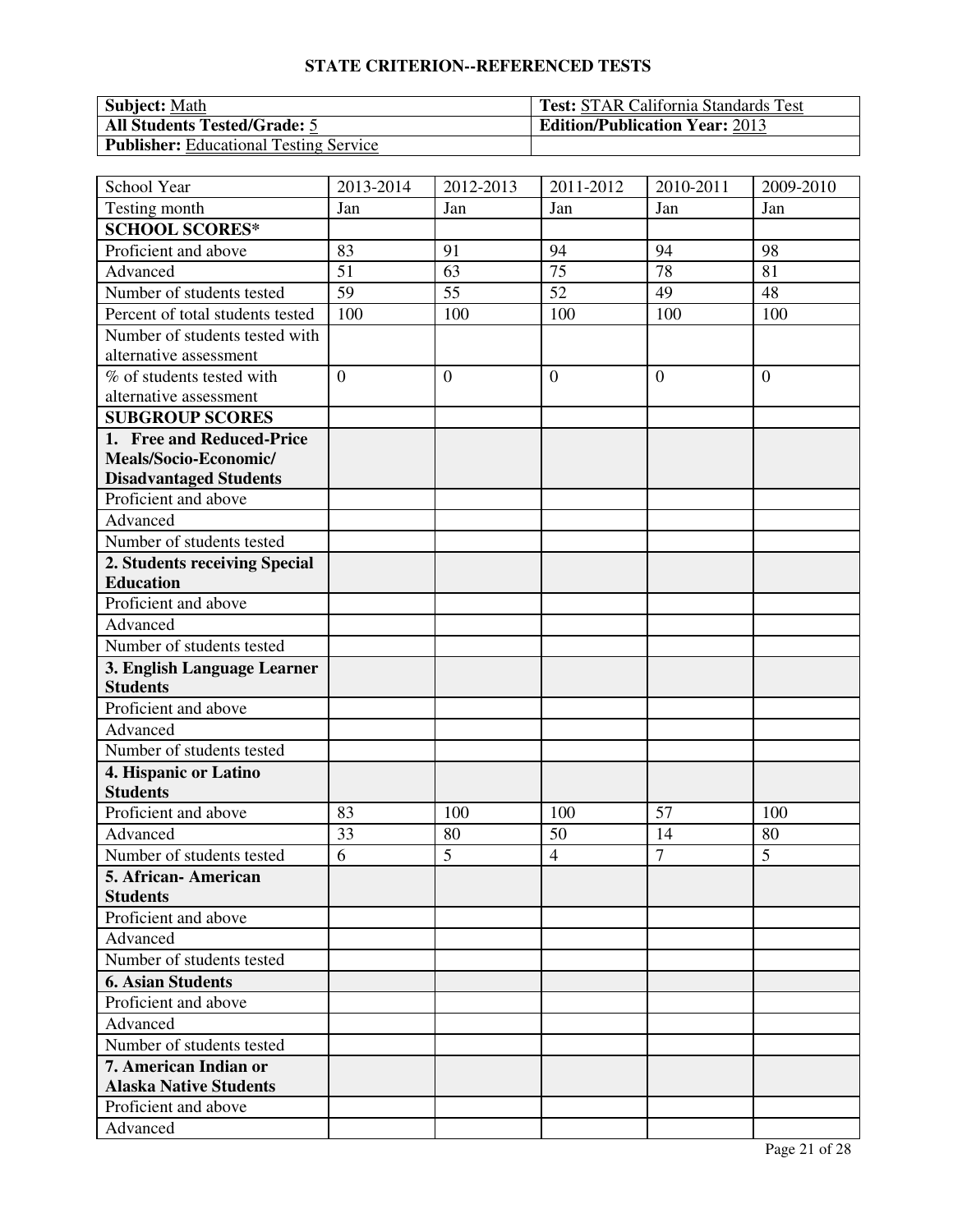| School Year                      | 2013-2014 | 2012-2013 | 2011-2012 | 2010-2011 | 2009-2010 |
|----------------------------------|-----------|-----------|-----------|-----------|-----------|
| Number of students tested        |           |           |           |           |           |
| 8. Native Hawaiian or other      |           |           |           |           |           |
| <b>Pacific Islander Students</b> |           |           |           |           |           |
| Proficient and above             |           |           |           |           |           |
| Advanced                         |           |           |           |           |           |
| Number of students tested        |           |           |           |           |           |
| 9. White Students                |           |           |           |           |           |
| Proficient and above             | 88        | 92        | 91        | 100       | 97        |
| Advanced                         | 56        | 67        | 77        | 87        | 82        |
| Number of students tested        | 34        | 36        | 35        | 37        | 34        |
| <b>10. Two or More Races</b>     |           |           |           |           |           |
| identified Students              |           |           |           |           |           |
| Proficient and above             |           |           |           |           |           |
| Advanced                         |           |           |           |           |           |
| Number of students tested        |           |           |           |           |           |
| 11. Other 1: Other 1             |           |           |           |           |           |
| Proficient and above             |           |           |           |           |           |
| Advanced                         |           |           |           |           |           |
| Number of students tested        |           |           |           |           |           |
| 12. Other 2: Other 2             |           |           |           |           |           |
| Proficient and above             |           |           |           |           |           |
| Advanced                         |           |           |           |           |           |
| Number of students tested        |           |           |           |           |           |
| 13. Other 3: Other 3             |           |           |           |           |           |
| Proficient and above             |           |           |           |           |           |
| Advanced                         |           |           |           |           |           |
| Number of students tested        |           |           |           |           |           |

**NOTES:**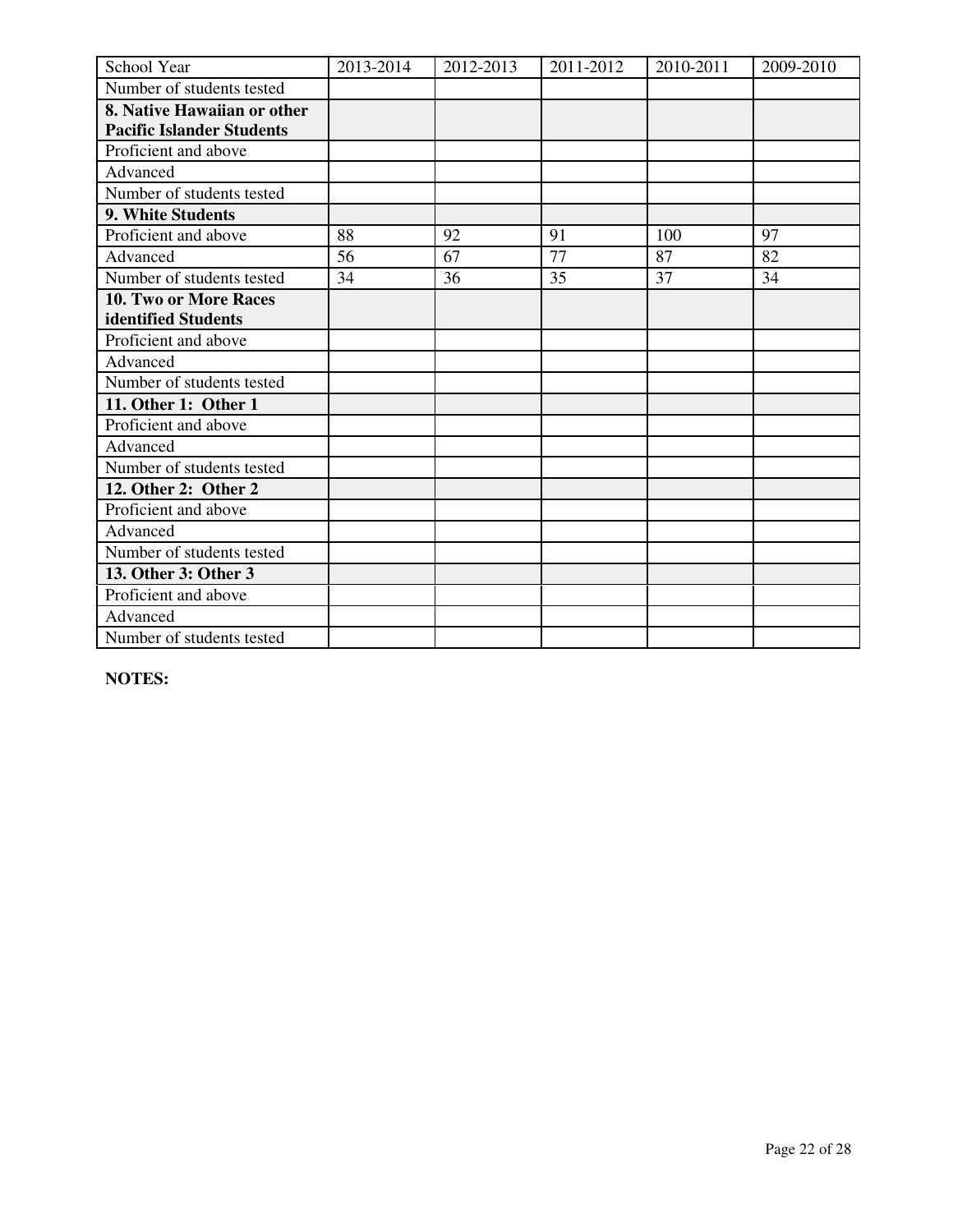| <b>Subject: Reading/ELA</b>                   | <b>Test:</b> STAR California Standards Test |
|-----------------------------------------------|---------------------------------------------|
| <b>All Students Tested/Grade: 3</b>           | <b>Edition/Publication Year: 2013</b>       |
| <b>Publisher:</b> Educational Testing Service |                                             |

| School Year                      | 2013-2014      | 2012-2013        | 2011-2012      | 2010-2011      | 2009-2010      |
|----------------------------------|----------------|------------------|----------------|----------------|----------------|
| Testing month                    | Jan            | Jan              | Jan            | Jan            | Jan            |
| <b>SCHOOL SCORES*</b>            |                |                  |                |                |                |
| Proficient and above             | 73             | 83               | 81             | 81             | 80             |
| Advanced                         | 38             | 52               | 35             | 34             | 56             |
| Number of students tested        | 56             | 60               | 58             | 53             | 45             |
| Percent of total students tested | 100            | 100              | 100            | 100            | 100            |
| Number of students tested with   |                |                  |                |                |                |
| alternative assessment           |                |                  |                |                |                |
| % of students tested with        | $\overline{0}$ | $\overline{0}$   | $\overline{0}$ | $\overline{0}$ | $\overline{0}$ |
| alternative assessment           |                |                  |                |                |                |
| <b>SUBGROUP SCORES</b>           |                |                  |                |                |                |
| 1. Free and Reduced-Price        |                |                  |                |                |                |
| Meals/Socio-Economic/            |                |                  |                |                |                |
| <b>Disadvantaged Students</b>    |                |                  |                |                |                |
| Proficient and above             |                |                  |                |                |                |
| Advanced                         |                |                  |                |                |                |
| Number of students tested        |                |                  |                |                |                |
| 2. Students receiving Special    |                |                  |                |                |                |
| <b>Education</b>                 |                |                  |                |                |                |
| Proficient and above             |                |                  |                |                |                |
| Advanced                         |                |                  |                |                |                |
| Number of students tested        |                |                  |                |                |                |
| 3. English Language Learner      |                |                  |                |                |                |
| <b>Students</b>                  |                |                  |                |                |                |
| Proficient and above             |                |                  |                |                |                |
| Advanced                         |                |                  |                |                |                |
| Number of students tested        |                |                  |                |                |                |
| 4. Hispanic or Latino            |                |                  |                |                |                |
| <b>Students</b>                  |                |                  |                |                |                |
| Proficient and above             | 45             | $\boldsymbol{0}$ | 100            | 75             | 80             |
| Advanced                         | 18             | $\overline{0}$   | 25             | 25             | 20             |
| Number of students tested        | 11             | $\mathbf{0}$     | $\overline{4}$ | $\overline{4}$ | 5              |
| 5. African- American             |                |                  |                |                |                |
| <b>Students</b>                  |                |                  |                |                |                |
| Proficient and above             |                |                  |                |                |                |
| Advanced                         |                |                  |                |                |                |
| Number of students tested        |                |                  |                |                |                |
| <b>6. Asian Students</b>         |                |                  |                |                |                |
| Proficient and above             |                |                  |                |                |                |
| Advanced                         |                |                  |                |                |                |
| Number of students tested        |                |                  |                |                |                |
| 7. American Indian or            |                |                  |                |                |                |
| <b>Alaska Native Students</b>    |                |                  |                |                |                |
| Proficient and above             |                |                  |                |                |                |
| Advanced                         |                |                  |                |                |                |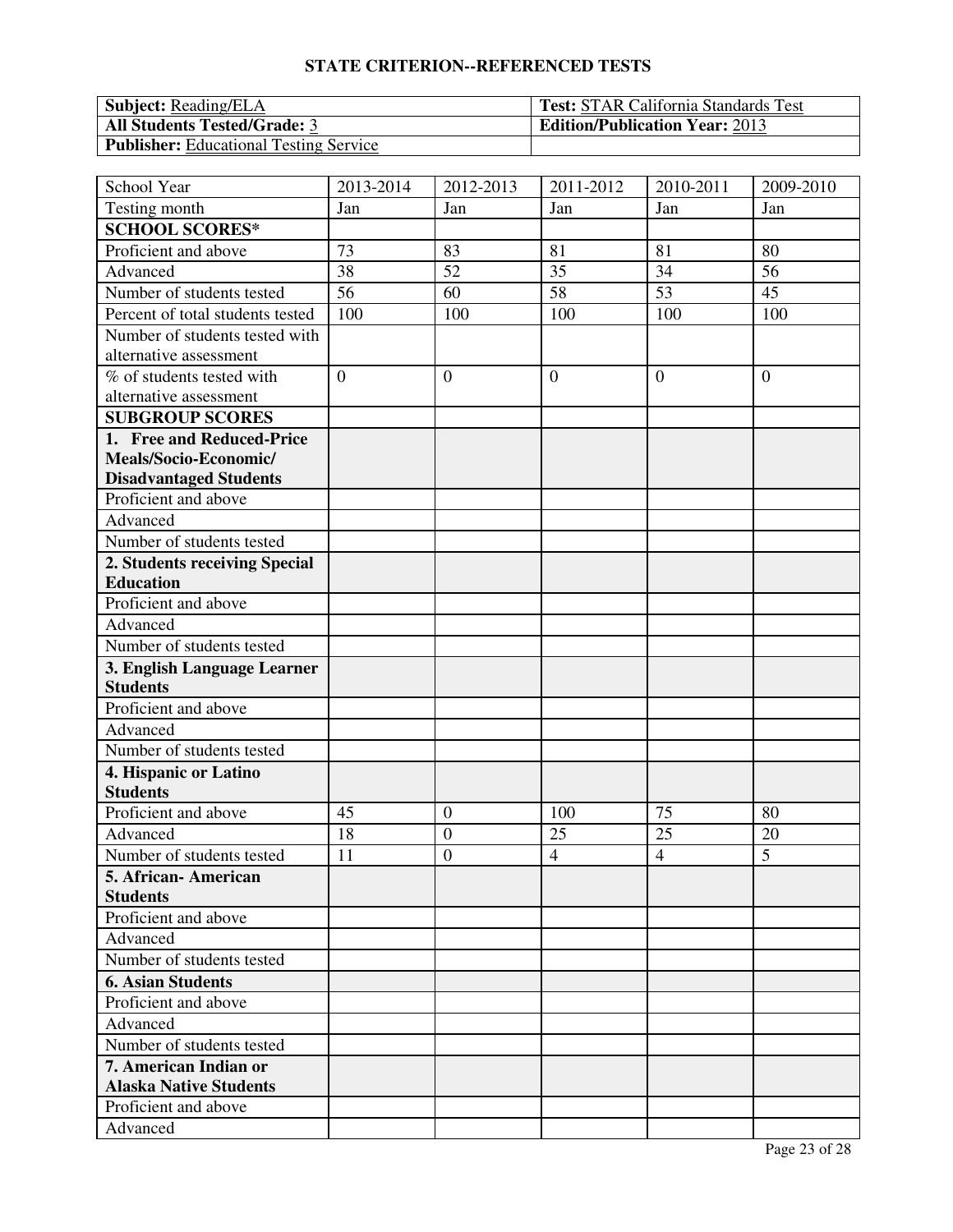| School Year                      | 2013-2014 | 2012-2013 | 2011-2012 | 2010-2011 | 2009-2010 |
|----------------------------------|-----------|-----------|-----------|-----------|-----------|
| Number of students tested        |           |           |           |           |           |
| 8. Native Hawaiian or other      |           |           |           |           |           |
| <b>Pacific Islander Students</b> |           |           |           |           |           |
| Proficient and above             |           |           |           |           |           |
| Advanced                         |           |           |           |           |           |
| Number of students tested        |           |           |           |           |           |
| 9. White Students                |           |           |           |           |           |
| Proficient and above             | 79        | 81        | 75        | 79        | 75        |
| Advanced                         | 44        | 54        | 31        | 38        | 56        |
| Number of students tested        | 34        | 41        | 36        | 34        | 32        |
| 10. Two or More Races            |           |           |           |           |           |
| identified Students              |           |           |           |           |           |
| Proficient and above             |           |           |           |           |           |
| Advanced                         |           |           |           |           |           |
| Number of students tested        |           |           |           |           |           |
| 11. Other 1: Other 1             |           |           |           |           |           |
| Proficient and above             |           |           |           |           |           |
| Advanced                         |           |           |           |           |           |
| Number of students tested        |           |           |           |           |           |
| 12. Other 2: Other 2             |           |           |           |           |           |
| Proficient and above             |           |           |           |           |           |
| Advanced                         |           |           |           |           |           |
| Number of students tested        |           |           |           |           |           |
| 13. Other 3: Other 3             |           |           |           |           |           |
| Proficient and above             |           |           |           |           |           |
| Advanced                         |           |           |           |           |           |
| Number of students tested        |           |           |           |           |           |

**NOTES:** In 2011-2012 only one third grade Hispanic student began the test but did not complete it. There are no scores for that student.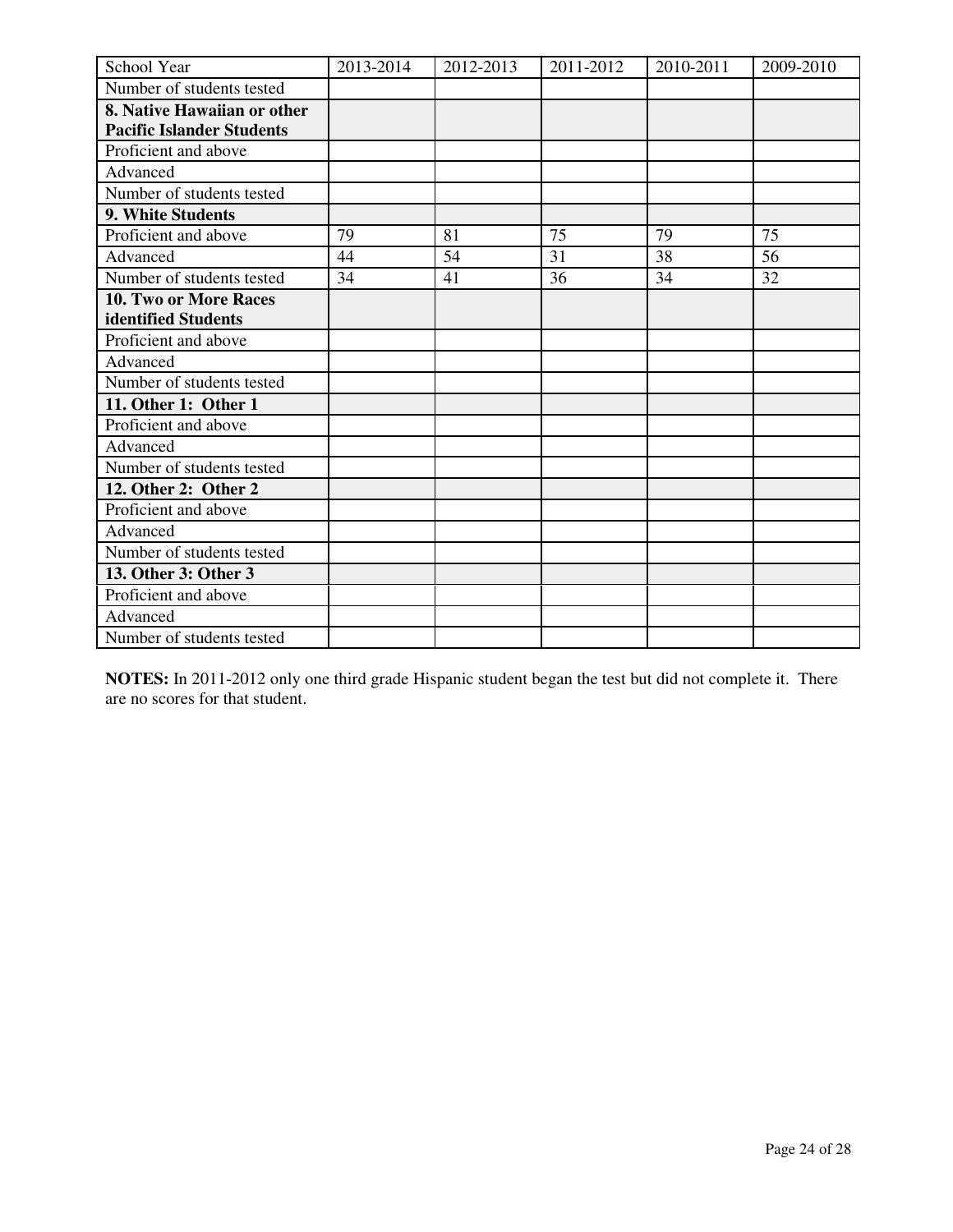| <b>Subject: Reading/ELA</b>                   | <b>Test:</b> STAR California Standards Test |
|-----------------------------------------------|---------------------------------------------|
| <b>All Students Tested/Grade: 4</b>           | <b>Edition/Publication Year: 2013</b>       |
| <b>Publisher:</b> Educational Testing Service |                                             |

| School Year                      | 2013-2014      | 2012-2013      | 2011-2012      | 2010-2011      | 2009-2010      |
|----------------------------------|----------------|----------------|----------------|----------------|----------------|
| Testing month                    | Jan            | Jan            | Jan            | Jan            | Jan            |
| <b>SCHOOL SCORES*</b>            |                |                |                |                |                |
| Proficient and above             | 93             | 83             | 94             | 96             | 94             |
| Advanced                         | 70             | 64             | 76             | 85             | 78             |
| Number of students tested        | 60             | 58             | 50             | 48             | 54             |
| Percent of total students tested | 100            | 100            | 100            | 100            | 100            |
| Number of students tested with   |                |                |                |                |                |
| alternative assessment           |                |                |                |                |                |
| % of students tested with        | $\overline{0}$ | $\overline{0}$ | $\overline{0}$ | $\theta$       | $\overline{0}$ |
| alternative assessment           |                |                |                |                |                |
| <b>SUBGROUP SCORES</b>           |                |                |                |                |                |
| 1. Free and Reduced-Price        |                |                |                |                |                |
| Meals/Socio-Economic/            |                |                |                |                |                |
| <b>Disadvantaged Students</b>    |                |                |                |                |                |
| Proficient and above             |                |                |                |                |                |
| Advanced                         |                |                |                |                |                |
| Number of students tested        |                |                |                |                |                |
| 2. Students receiving Special    |                |                |                |                |                |
| <b>Education</b>                 |                |                |                |                |                |
| Proficient and above             |                |                |                |                |                |
| Advanced                         |                |                |                |                |                |
| Number of students tested        |                |                |                |                |                |
| 3. English Language Learner      |                |                |                |                |                |
| <b>Students</b>                  |                |                |                |                |                |
| Proficient and above             |                |                |                |                |                |
| Advanced                         |                |                |                |                |                |
| Number of students tested        |                |                |                |                |                |
| 4. Hispanic or Latino            |                |                |                |                |                |
| <b>Students</b>                  |                |                |                |                |                |
| Proficient and above             | 100            | 100            | 75             | 75             | 82             |
| Advanced                         | 33             | 75             | 75             | 75             | 36             |
| Number of students tested        | $\overline{3}$ | $\overline{4}$ | $\overline{4}$ | $\overline{4}$ | 11             |
| 5. African-American              |                |                |                |                |                |
| <b>Students</b>                  |                |                |                |                |                |
| Proficient and above             |                |                |                |                |                |
| Advanced                         |                |                |                |                |                |
| Number of students tested        |                |                |                |                |                |
| <b>6. Asian Students</b>         |                |                |                |                |                |
| Proficient and above             |                |                |                |                |                |
| Advanced                         |                |                |                |                |                |
| Number of students tested        |                |                |                |                |                |
| 7. American Indian or            |                |                |                |                |                |
| <b>Alaska Native Students</b>    |                |                |                |                |                |
| Proficient and above             |                |                |                |                |                |
| Advanced                         |                |                |                |                |                |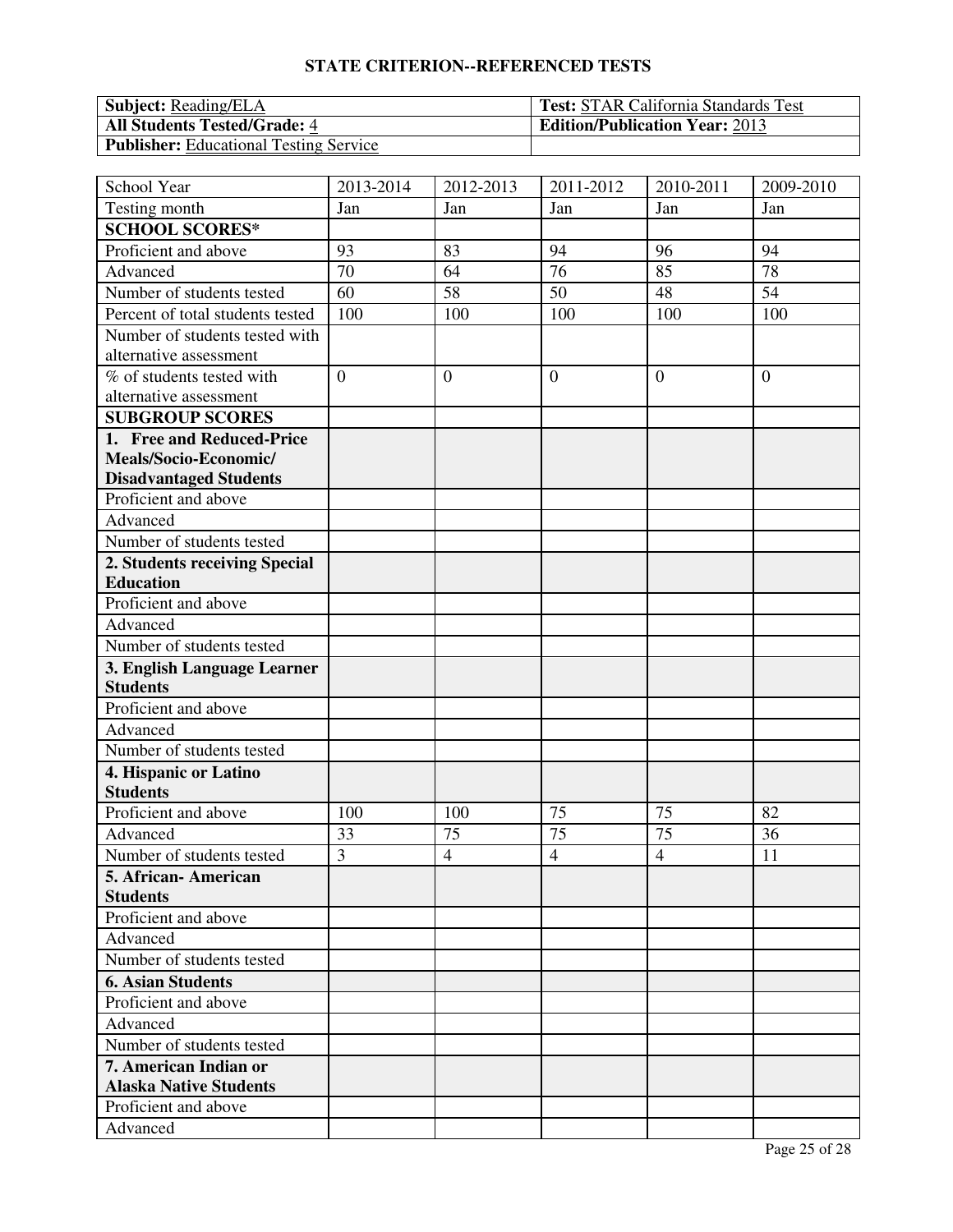| School Year                      | 2013-2014 | 2012-2013 | 2011-2012 | 2010-2011 | 2009-2010 |
|----------------------------------|-----------|-----------|-----------|-----------|-----------|
| Number of students tested        |           |           |           |           |           |
| 8. Native Hawaiian or other      |           |           |           |           |           |
| <b>Pacific Islander Students</b> |           |           |           |           |           |
| Proficient and above             |           |           |           |           |           |
| Advanced                         |           |           |           |           |           |
| Number of students tested        |           |           |           |           |           |
| 9. White Students                |           |           |           |           |           |
| Proficient and above             | 95        | 77        | 94        | 97        | 97        |
| Advanced                         | 72        | 60        | 81        | 84        | 87        |
| Number of students tested        | 39        | 35        | 32        | 32        | 38        |
| <b>10. Two or More Races</b>     |           |           |           |           |           |
| identified Students              |           |           |           |           |           |
| Proficient and above             |           |           |           |           |           |
| Advanced                         |           |           |           |           |           |
| Number of students tested        |           |           |           |           |           |
| 11. Other 1: Other 1             |           |           |           |           |           |
| Proficient and above             |           |           |           |           |           |
| Advanced                         |           |           |           |           |           |
| Number of students tested        |           |           |           |           |           |
| 12. Other 2: Other 2             |           |           |           |           |           |
| Proficient and above             |           |           |           |           |           |
| Advanced                         |           |           |           |           |           |
| Number of students tested        |           |           |           |           |           |
| 13. Other 3: Other 3             |           |           |           |           |           |
| Proficient and above             |           |           |           |           |           |
| Advanced                         |           |           |           |           |           |
| Number of students tested        |           |           |           |           |           |

**NOTES:**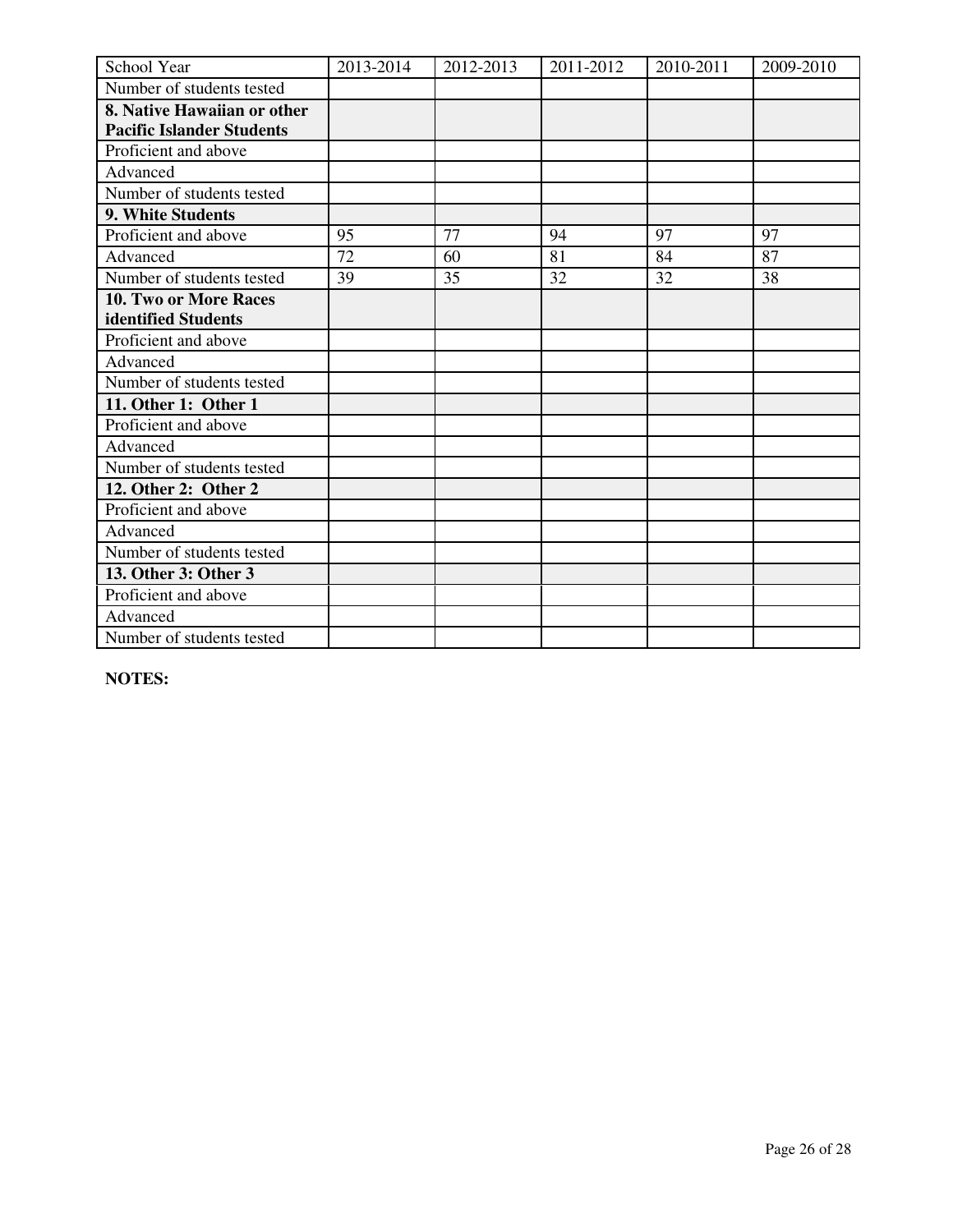| <b>Subject: Reading/ELA</b>                   | <b>Test:</b> STAR California Standards Test |
|-----------------------------------------------|---------------------------------------------|
| <b>All Students Tested/Grade: 5</b>           | <b>Edition/Publication Year: 2013</b>       |
| <b>Publisher:</b> Educational Testing Service |                                             |

| School Year                      | 2013-2014      | 2012-2013      | 2011-2012      | 2010-2011      | 2009-2010      |
|----------------------------------|----------------|----------------|----------------|----------------|----------------|
| Testing month                    | Jan            | Jan            | Jan            | Jan            | Jan            |
| <b>SCHOOL SCORES*</b>            |                |                |                |                |                |
| Proficient and above             | 88             | 93             | 90             | 90             | 96             |
| Advanced                         | 63             | 64             | 67             | 53             | 67             |
| Number of students tested        | 59             | 55             | 52             | 49             | 48             |
| Percent of total students tested | 100            | 100            | 100            | 100            | 100            |
| Number of students tested with   |                |                |                |                |                |
| alternative assessment           |                |                |                |                |                |
| % of students tested with        | $\overline{0}$ | $\overline{0}$ | $\overline{0}$ | $\theta$       | $\overline{0}$ |
| alternative assessment           |                |                |                |                |                |
| <b>SUBGROUP SCORES</b>           |                |                |                |                |                |
| 1. Free and Reduced-Price        |                |                |                |                |                |
| Meals/Socio-Economic/            |                |                |                |                |                |
| <b>Disadvantaged Students</b>    |                |                |                |                |                |
| Proficient and above             |                |                |                |                |                |
| Advanced                         |                |                |                |                |                |
| Number of students tested        |                |                |                |                |                |
| 2. Students receiving Special    |                |                |                |                |                |
| <b>Education</b>                 |                |                |                |                |                |
| Proficient and above             |                |                |                |                |                |
| Advanced                         |                |                |                |                |                |
| Number of students tested        |                |                |                |                |                |
| 3. English Language Learner      |                |                |                |                |                |
| <b>Students</b>                  |                |                |                |                |                |
| Proficient and above             |                |                |                |                |                |
| Advanced                         |                |                |                |                |                |
| Number of students tested        |                |                |                |                |                |
| 4. Hispanic or Latino            |                |                |                |                |                |
| <b>Students</b>                  |                |                |                |                |                |
| Proficient and above             | 100            | 60             | 75             | 71             | 80             |
| Advanced                         | 33             | 40             | 50             | 14             | 60             |
| Number of students tested        | 6              | 5              | $\overline{4}$ | $\overline{7}$ | 5              |
| 5. African-American              |                |                |                |                |                |
| <b>Students</b>                  |                |                |                |                |                |
| Proficient and above             |                |                |                |                |                |
| Advanced                         |                |                |                |                |                |
| Number of students tested        |                |                |                |                |                |
| <b>6. Asian Students</b>         |                |                |                |                |                |
| Proficient and above             |                |                |                |                |                |
| Advanced                         |                |                |                |                |                |
| Number of students tested        |                |                |                |                |                |
| 7. American Indian or            |                |                |                |                |                |
| <b>Alaska Native Students</b>    |                |                |                |                |                |
| Proficient and above             |                |                |                |                |                |
| Advanced                         |                |                |                |                |                |